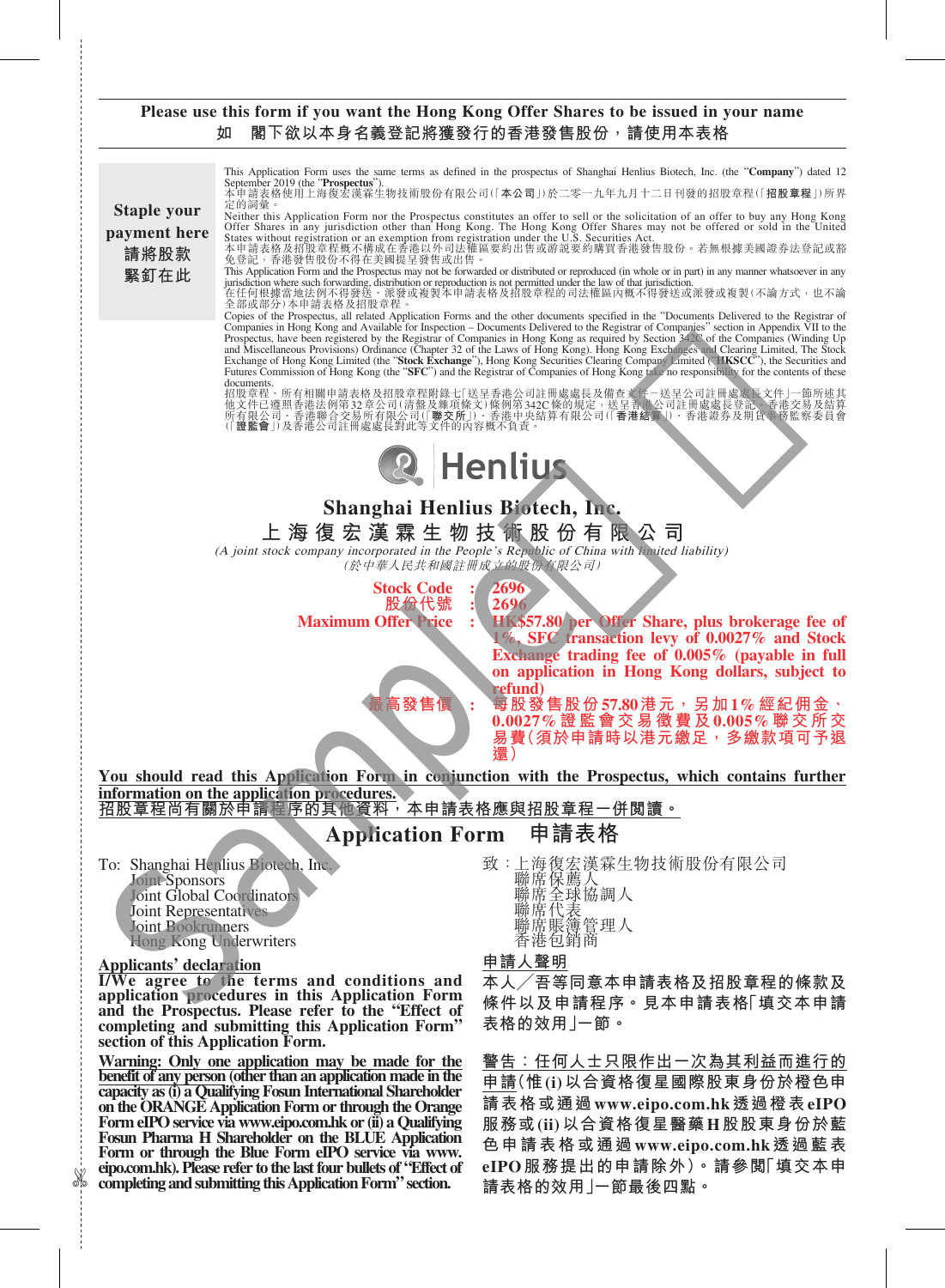## Please use this form if you want the Hong Kong Offer Shares to be issued in your name<br>如 閣下欲以本身名義登記將獲發行的香港發售股份,請使用本表格 **如 閣下欲以本身名義登記將獲發行的香港發售股份,請使用本表格**

| Signed by (all) applicant(s) (all joint applicants must sign):<br>由(所有)申請人簽署(所有聯名申請人必須簽署):                                                                                                                      | For Broker use 此欄供經紀填寫<br>Lodged by 遞交申請的經紀                                           |                                                                                                         |  |  |
|-----------------------------------------------------------------------------------------------------------------------------------------------------------------------------------------------------------------|---------------------------------------------------------------------------------------|---------------------------------------------------------------------------------------------------------|--|--|
|                                                                                                                                                                                                                 | Broker No. 經紀號碼                                                                       | Broker's Chop 經紀印章                                                                                      |  |  |
|                                                                                                                                                                                                                 |                                                                                       |                                                                                                         |  |  |
|                                                                                                                                                                                                                 |                                                                                       |                                                                                                         |  |  |
| D目 M月 Y年                                                                                                                                                                                                        |                                                                                       |                                                                                                         |  |  |
| Number of Hong Kong Offer Shares applied for (not more than                                                                                                                                                     |                                                                                       |                                                                                                         |  |  |
| 3,234,800 H Shares)<br>申請香港發售股份數目(不超過3,234,800股H股)                                                                                                                                                              | Cheque/banker's cashier order number 支票/銀行本票號碼                                        |                                                                                                         |  |  |
|                                                                                                                                                                                                                 |                                                                                       |                                                                                                         |  |  |
|                                                                                                                                                                                                                 |                                                                                       | Name of bank on which cheque/banker's cashier order is drawn                                            |  |  |
| Total amount 總額                                                                                                                                                                                                 | 行本票的銀行名稱(見[申請手續]一節)                                                                   | (see "How to make your application" section) 兑現支票/銀                                                     |  |  |
| 港元<br>HK\$                                                                                                                                                                                                      |                                                                                       |                                                                                                         |  |  |
| Name in English (in BLOCK letters) 英文姓名/名稱(正楷)                                                                                                                                                                  |                                                                                       |                                                                                                         |  |  |
| Family name or company name 姓氏或公司名稱                                                                                                                                                                             | Forename(s) 名字                                                                        |                                                                                                         |  |  |
| Name in Chinese 中文姓名/名稱                                                                                                                                                                                         |                                                                                       |                                                                                                         |  |  |
| Family name or company name 姓氏或公司名稱                                                                                                                                                                             | Forename(s) 名字                                                                        |                                                                                                         |  |  |
| Occupation in English 職業(以英文填寫)                                                                                                                                                                                 |                                                                                       | Hong Kong Identity Card No./Passport No./Hong Kong Business                                             |  |  |
|                                                                                                                                                                                                                 | Registration No.* (Please delete as appropriate) 香港身份證號碼<br>護照號碼/香港商業登記號碼 * (請刪除不適用者) |                                                                                                         |  |  |
|                                                                                                                                                                                                                 |                                                                                       |                                                                                                         |  |  |
|                                                                                                                                                                                                                 |                                                                                       |                                                                                                         |  |  |
| Names of all other joint applicants in English (if any, in BLOCK letter)                                                                                                                                        |                                                                                       | Hong Kong Identity Card No./Passport No./Hong Kong Business                                             |  |  |
| 所有其他聯名申請人的英文姓名/名稱(如有,正楷)                                                                                                                                                                                        |                                                                                       | Registration No. of all other joint applicants* (Please delete as<br>appropriate) 所有其他聯名申請人的香港身份證號碼/護照號 |  |  |
| 1)                                                                                                                                                                                                              | 碼/香港商業登記號碼*(請刪除不適用者)                                                                  |                                                                                                         |  |  |
| 2)                                                                                                                                                                                                              | 1)                                                                                    |                                                                                                         |  |  |
|                                                                                                                                                                                                                 | 2)                                                                                    |                                                                                                         |  |  |
| 3)                                                                                                                                                                                                              | 3)                                                                                    |                                                                                                         |  |  |
| Hong Kong address in English and telephone no. (joint applicants should give the address and the telephone number of first-named applicant only, in BLOCK letters) 香港地址(以英文正楷填寫)及電話號碼(聯名申請人只須填寫排名首位申請人的地址及電話號碼) |                                                                                       |                                                                                                         |  |  |
|                                                                                                                                                                                                                 |                                                                                       |                                                                                                         |  |  |
|                                                                                                                                                                                                                 |                                                                                       |                                                                                                         |  |  |
|                                                                                                                                                                                                                 | Telephone No. 電話號碼                                                                    |                                                                                                         |  |  |
| For Nominees: You will be treated as applying for your own<br>benefit if you do not complete this section. Please provide an                                                                                    |                                                                                       |                                                                                                         |  |  |
| account number or identification code for each (joint) beneficial                                                                                                                                               |                                                                                       |                                                                                                         |  |  |
| owner. 由代名人遞交:代名人若不填寫本節,是項認購申請<br>將視作為一閣下利益提出。請填寫每名(聯名)實益擁有人的                                                                                                                                                   |                                                                                       |                                                                                                         |  |  |
| 賬戶號碼或識別編碼                                                                                                                                                                                                       |                                                                                       |                                                                                                         |  |  |
|                                                                                                                                                                                                                 |                                                                                       |                                                                                                         |  |  |
| ADDRESS LABEL 地址標貼 (Your name(s) and address in                                                                                                                                                                 |                                                                                       |                                                                                                         |  |  |
| Hong Kong in BLOCK letters 請用英文正楷填寫姓名/名稱及<br>香港地址)                                                                                                                                                              |                                                                                       |                                                                                                         |  |  |
|                                                                                                                                                                                                                 |                                                                                       |                                                                                                         |  |  |
|                                                                                                                                                                                                                 |                                                                                       |                                                                                                         |  |  |
|                                                                                                                                                                                                                 |                                                                                       |                                                                                                         |  |  |
|                                                                                                                                                                                                                 |                                                                                       |                                                                                                         |  |  |
| For Internal use 此欄供內部使用                                                                                                                                                                                        |                                                                                       |                                                                                                         |  |  |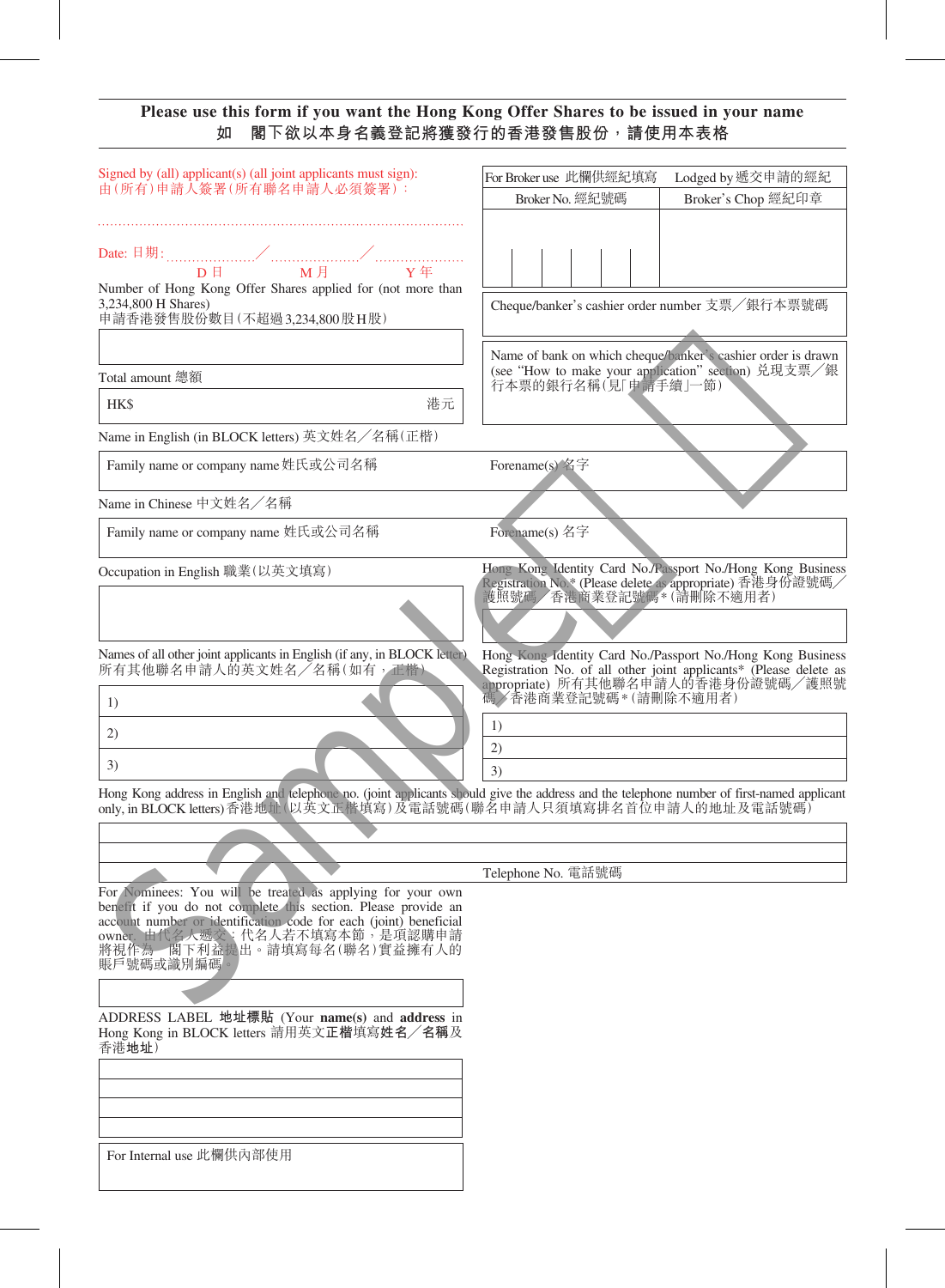### **Please use this form if you want the Hong Kong Offer Shares to be issued in your name 如 閣下欲以本身名義登記將獲發行的香港發售股份,請使用本表格**

\*(1) An individual must provide his Hong Kong Identity Card number or, if he does not hold a Hong Kong Identity Card, his passport number. A body corporate must provide its Hong Kong Business Registration number. Each joint applicant must provide its or his relevant number. The Hong Kong Identity Card number(s)/passport number(s)/Hong Kong Business Registration number(s) will be transferred to a third party for checking the Application Form's validity.

個別人士須填寫其香港身份證號碼或(如非香港身份證持有人)護照號碼。法人團體須填寫其香 港商業登記號碼。每名聯名申請人均須提供其相關號碼。該等香港身份證號碼╱護照號碼╱香 港商業登記號碼將轉交第三方以核實申請表格的有效性。

(2) Part of the Hong Kong Identity Card number/passport number of you or, for joint applicants, the first-named applicant may be printed on your refund cheque (if any). Your banker may require verification of your Hong Kong Identity Card number/passport number before you can cash your refund cheque. 日後如需退回申請股款,退款支票上或會印有 閣下或(如屬聯名申請人)排名首位申請人的香

港身份證號碼╱護照號碼的一部分。銀行兌現退款支票前或會要求查證 閣下的香港身份證號 碼╱護照號碼。

- (3) If an application is made by an unlisted company and:
	- ‧ the principal business of that company is dealing in securities; and
	- you exercise statutory control over that company, then the application will be treated as being made for your benefit.
	- 倘若申請人是一家非上市公司,而:
	- 該公司主要從事證券買賣業務;及
	- 閣下對該公司可行使法定控制權,是項申請將視作為 閣下的利益提出。

### **Mixed Media Offer**

The Company will be relying on Section 9A of the Companies (Exemption of Companies and Prospectuses from Compliance with Provisions) Notice (Chapter 32L of the Laws of Hong Kong) and will be issuing (i) the **WHITE** and **YELLOW** Application Forms without them being accompanied by a printed Prospectus; and (ii) the **ORANGE** Application Forms to the relevant Qualifying Fosun International Shareholders and the **BLUE** Application Forms to the relevant Qualifying Fosun Pharma H Shareholders without them being accompanied by a printed Prospectus, unless the relevant Qualifying Fosun International Shareholders or the relevant Qualifying Fosun Pharma H Shareholders (as the case may be) have elected to receive corporate communications in printed form under the corporate communications policy of Fosun International or Fosun Pharma (as the case may be), or have not been asked to elect the means of receiving the corporate communication of Fosun International or Fosun Pharma (as the case may be), in which case the printed Prospectus will be despatched to them separately. The contents of the printed Prospectus are identical to the electronic version of the Prospectus which can be accessed and downloaded from the websites of the Company at **www.henlius.com** and the Stock Exchange at **www.hkexnews.hk** under the "HKExnews > Listed Company Information > Latest Listed Company Information" section, respectively. And the magnitude of the sample in the sample of the sample of the sample of the sample of the sample of the sample of the sample of the sample of the property of the property of the property of the property of the prope

### **混合媒介要約**

本公司將依據香港法例第32L章《公司(豁免公 司及招股章程遵從條文)公告》第9A條,在(i) 並非與招股章程印刷本一併發出的情況下,發 出**白色**及**黃色**申請表格;及(ii)並非與招股章 程印刷本一併發出的情況下,向相關合資格 復星國際股東發出**橙色**申請表格及向相關合資 格復星醫藥H股股東發出**藍色**申請表格,除非 相關合資格復星國際股東或相關合資格復星醫 藥H股股東(視情況而定)已選擇根據復星國際 或復星醫藥(視情況而定)公司通訊政策收取 公司通訊印刷本或未被要求選擇收取復星國 際或復星醫藥(視情況而定)公司通訊稿的方 式,在此情況下,招股章程印刷本會分開寄發 予彼等。招股章程的印刷本的內容與招股章程 的電子版本相同,招股章程的電子版本分別 在本公司網站**www.henlius.com**及聯交所網站 **www.hkexnews.hk**「披露易>上市公司公告>最 新上市公司公告」一欄中可供查閱及下載。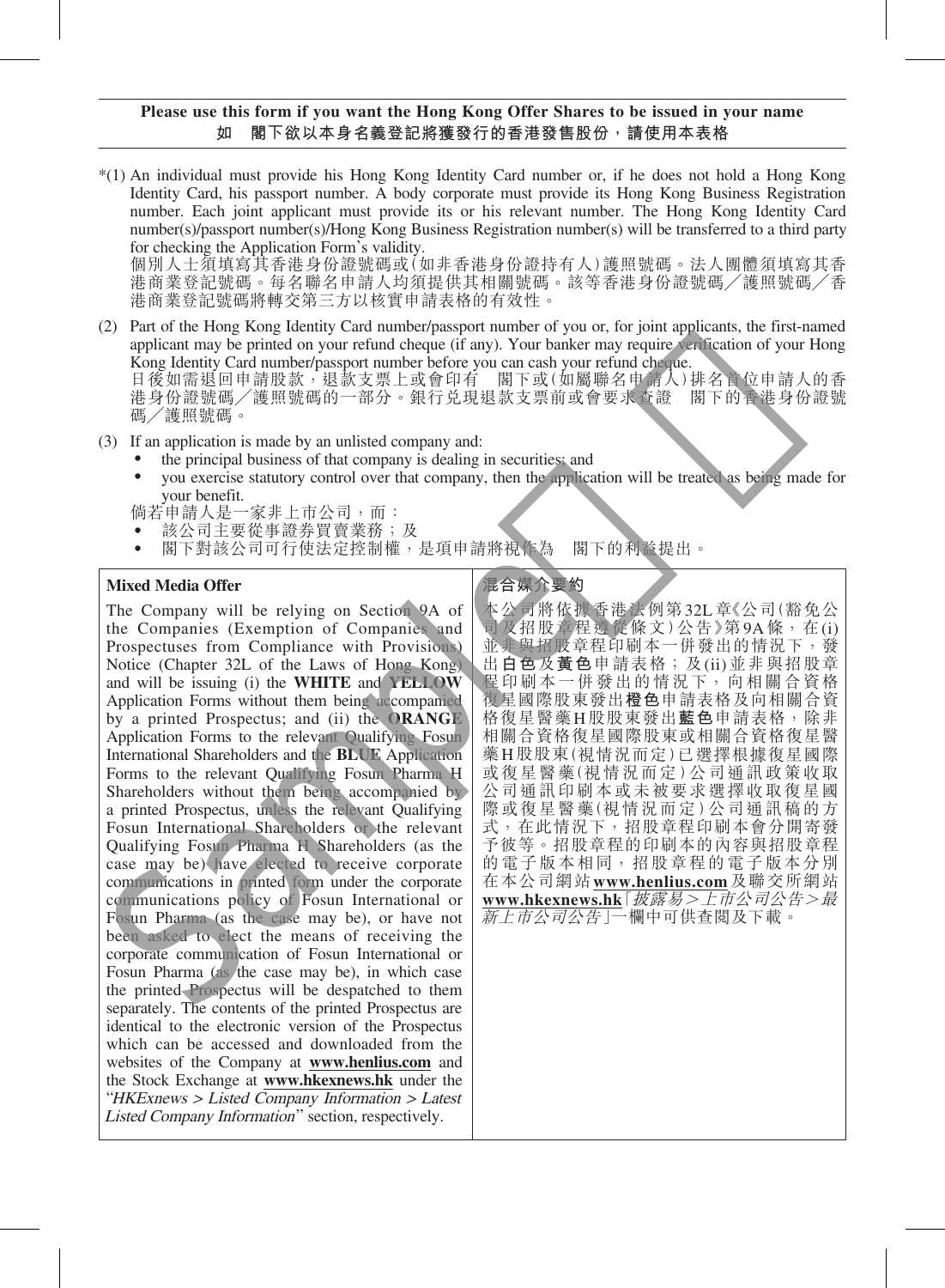## **Please use this form if you want the Hong Kong Offer Shares to be issued in your name**<br>如 閣下欲以本身名義登記將獲發行的香港發售股份,請使用本表格 **如 閣下欲以本身名義登記將獲發行的香港發售股份,請使用本表格**

| Members of the public, the Qualifying Fosun<br>International Shareholders and the Qualifying Fosun<br>Pharma H Shareholders who wish to obtain a copy<br>of the printed Prospectus may obtain a copy, free of<br>charge, upon request during normal business hours<br>from 9:00 a.m. on Thursday, 12 September 2019 until<br>12:00 noon on Tuesday, 17 September 2019 at the<br>following locations: |                                                                                                                                                                                 |                                   |                                                                                    |            |                   | 有意索取招股章程印刷本的公眾人士、合資格<br>復星國際股東及合資格復星醫藥H股股東可於<br>二零一九年九月十二日(星期四)上午九時正至<br>二零一九年九月十七日(星期二)中午十二時正<br>的正常辦公時間內, 在以下地點免費索取: |                           |  |
|------------------------------------------------------------------------------------------------------------------------------------------------------------------------------------------------------------------------------------------------------------------------------------------------------------------------------------------------------------------------------------------------------|---------------------------------------------------------------------------------------------------------------------------------------------------------------------------------|-----------------------------------|------------------------------------------------------------------------------------|------------|-------------------|------------------------------------------------------------------------------------------------------------------------|---------------------------|--|
| 1.                                                                                                                                                                                                                                                                                                                                                                                                   |                                                                                                                                                                                 | banks of the Company:             | any of the following branches of the receiving                                     | 1.         |                   |                                                                                                                        | 本公司收款銀行的下列任何分行:           |  |
|                                                                                                                                                                                                                                                                                                                                                                                                      |                                                                                                                                                                                 |                                   | <b>Bank of China (Hong Kong) Limited</b>                                           |            |                   | 中國銀行(香港)有限公司                                                                                                           |                           |  |
|                                                                                                                                                                                                                                                                                                                                                                                                      | <b>District</b>                                                                                                                                                                 | <b>Branch Name</b>                | <b>Address</b>                                                                     |            | 地區                | 分行名稱                                                                                                                   | 地址                        |  |
|                                                                                                                                                                                                                                                                                                                                                                                                      | <b>Hong Kong</b><br><b>Island</b>                                                                                                                                               | Des Voeux Road<br>West Branch     | 111-119 Des Voeux Road West,<br>Hong Kong                                          |            | 香港島               | 德輔道西分行                                                                                                                 | 香港德輔道西 111-119號           |  |
|                                                                                                                                                                                                                                                                                                                                                                                                      |                                                                                                                                                                                 | Chai Wan Branch                   | Block B, Walton Estate, 341-343 Chai Wan<br>Road, Chai Wan, Hong Kong              |            |                   | 柴灣分行                                                                                                                   | 香港柴灣道 341-343號<br>宏德居B座   |  |
|                                                                                                                                                                                                                                                                                                                                                                                                      | Kowloon                                                                                                                                                                         | Telford Plaza Branch              | Shop Unit P2-P7, Telford Plaza, No.33 Wai<br>Yip Street, Kowloon Bay, Kowloon      |            | 九龍                | 德福廣場分行                                                                                                                 | 九龍灣偉業街33號<br>德福廣場 P2-P7號舖 |  |
|                                                                                                                                                                                                                                                                                                                                                                                                      |                                                                                                                                                                                 | Olympian City Branch              | Shop 133, 1/F, Olympian City 2, 18 Hoi Ting<br>Road, Kowloon                       |            |                   | 奧海城分行                                                                                                                  | 九龍海庭道18號<br>奧海城二期一樓133號   |  |
|                                                                                                                                                                                                                                                                                                                                                                                                      | <b>New</b><br><b>Territories</b>                                                                                                                                                | Metro City Branch                 | Shop 209, Level 2, Metro City Phase 1,<br>Tseung Kwan O, New Territories           |            |                   | 新都城分行                                                                                                                  | 新界將軍澳新都城一期<br>二樓209號      |  |
|                                                                                                                                                                                                                                                                                                                                                                                                      |                                                                                                                                                                                 | Ma On Shan<br>Plaza Branch        | Shop 2103, Level 2, Ma On Shan Plaza, Sai<br>Sha Road, Ma On Shan, New Territories |            |                   | 馬鞍山廣場分行                                                                                                                | 新界馬鞍山西沙路<br>馬鞍山廣場L2層2103號 |  |
|                                                                                                                                                                                                                                                                                                                                                                                                      |                                                                                                                                                                                 | <b>CMB Wing Lung Bank Limited</b> |                                                                                    | 招商永隆銀行有限公司 |                   |                                                                                                                        |                           |  |
|                                                                                                                                                                                                                                                                                                                                                                                                      | <b>District</b>                                                                                                                                                                 | <b>Branch Name</b>                | <b>Address</b>                                                                     |            | 地區                | 分行名稱                                                                                                                   | 地址                        |  |
|                                                                                                                                                                                                                                                                                                                                                                                                      | <b>Hong Kong</b><br><b>Island</b>                                                                                                                                               | Head Office                       | <b>45 Des Voeux Road Central</b>                                                   |            | 香港島               | 總行                                                                                                                     | 德輔道中45號                   |  |
|                                                                                                                                                                                                                                                                                                                                                                                                      |                                                                                                                                                                                 | Kennedy Town Branch               | 28 Catchick Street                                                                 |            |                   | 堅尼地城分行                                                                                                                 | 吉席街28號                    |  |
|                                                                                                                                                                                                                                                                                                                                                                                                      | Kowloon                                                                                                                                                                         | Mongkok Branch                    | <b>B/F CMB Wing Lung Bank Centre,</b><br>636 Nathan Road                           |            | 九龍                | 旺角分行                                                                                                                   | 彌敦道636號招商永隆<br>銀行中心地庫     |  |
|                                                                                                                                                                                                                                                                                                                                                                                                      |                                                                                                                                                                                 | Tsim Sha Tsui Branch              | 4 Carnarvon Road                                                                   |            |                   | 尖沙咀分行                                                                                                                  | 加拿分道4號                    |  |
|                                                                                                                                                                                                                                                                                                                                                                                                      | <b>New</b><br><b>Territories</b>                                                                                                                                                | Tsuen Wan Branch                  | 251 Sha Tsui Road                                                                  |            | 新界                | 荃灣分行                                                                                                                   | 沙咀道 251號                  |  |
| 2.                                                                                                                                                                                                                                                                                                                                                                                                   |                                                                                                                                                                                 | <b>Global Coordinators:</b>       | any of the following offices of the below Joint                                    | 2.         |                   |                                                                                                                        | 以下聯席全球協調人的下列任何辦事處:        |  |
|                                                                                                                                                                                                                                                                                                                                                                                                      | China International Capital Corporation<br><b>Hong Kong Securities Limited</b><br>29th Floor, One International Finance Centre<br>1 Harbour View Street<br>Central<br>Hong Kong |                                   |                                                                                    |            | 香港<br>中環<br>港景街1號 | 中國國際金融香港證券有限公司<br>國際金融中心一期29樓                                                                                          |                           |  |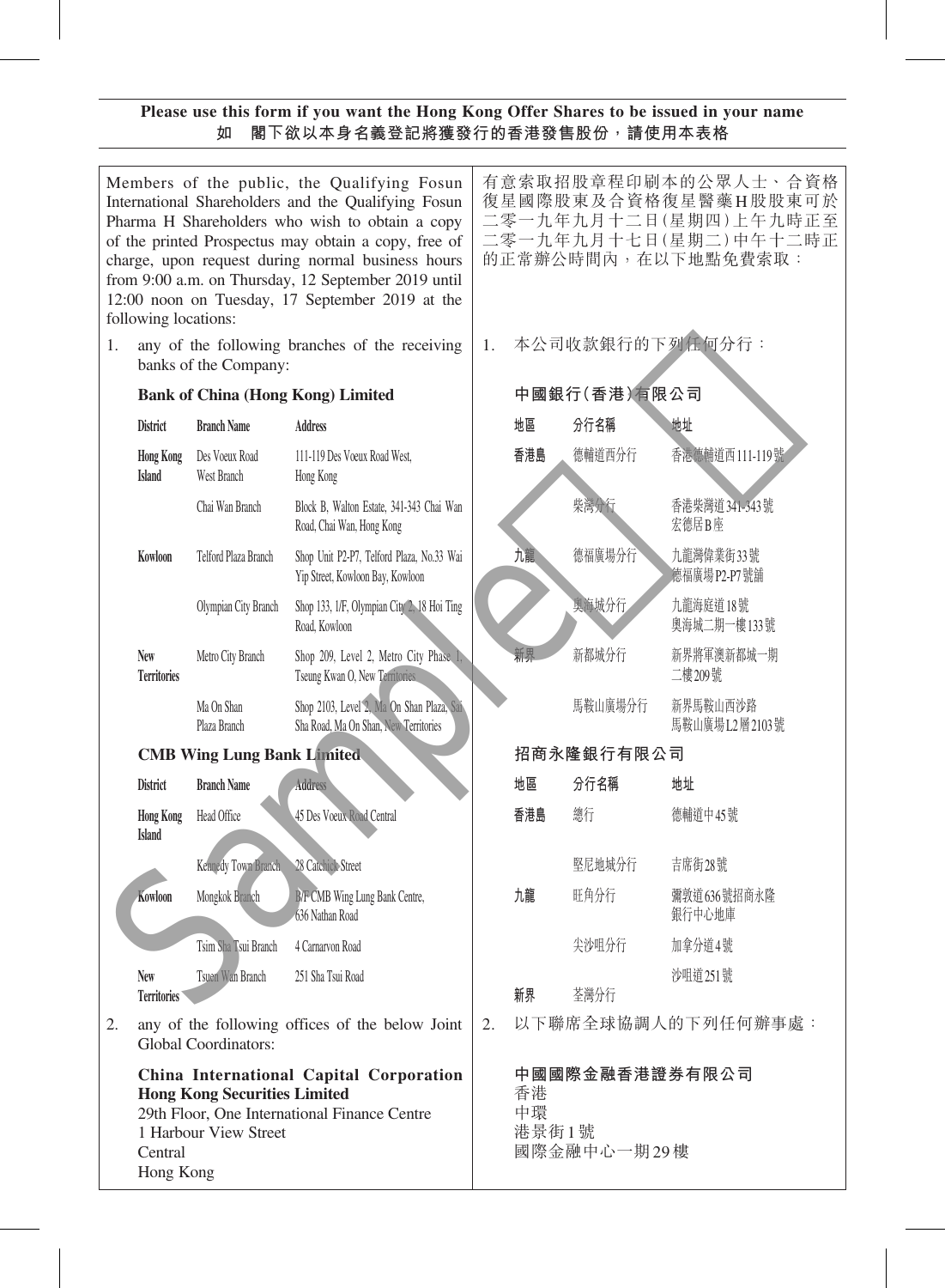**Please use this form if you want the Hong Kong Offer Shares to be issued in your name 如 閣下欲以本身名義登記將獲發行的香港發售股份,請使用本表格**

## **Merrill Lynch (Asia Pacific) Limited** Level 55 Cheung Kong Center 2 Queen's Road Central Central Hong Kong

**BOCI Asia Limited** 26th Floor, Bank of China Tower 1 Garden Road Central Hong Kong

### **UBS AG Hong Kong Branch** 52/F, Two International Finance Centre 8 Finance Street

Central Hong Kong

## **CMB International Capital Limited**

45/F, Champion Tower 3 Garden Road Central Hong Kong

**Fosun Hani Securities Limited** Suite 2101-2105 21/F Champion Tower 3 Garden Road Central Hong Kong

## 3. the Depository Counter of HKSCC at 1/F, One & Two Exchange Square, 8 Connaught Place, Central, Hong Kong.

**Details of where printed Prospectuses may be obtained will be displayed prominently at every designated branch of receiving banks where WHITE Application Forms are distributed.** Central<br>
Nong Kong Branch<br>
Sample Sample Thanks Centre<br>
Sample Sample Thanks Centre<br>
Sample Sample Thanks Centre<br>
Sample Sample Sample Sample Sample Sample Sample Sample Sample Sample Sample Sample Sample Sample Sample S

During normal business hours from 9:00 a.m. on Thursday, 12 September 2019 until 12:00 noon on Tuesday, 17 September 2019, at least three copies of the printed Prospectus will be available for inspection at every location where the **WHITE** and **YELLOW** Application Forms are distributed as set out in the section headed "How to Apply for Hong Kong Offer Shares and Reserved Shares" in the Prospectus. You should read the Prospectus prior to submitting this Application Form.

## **Merrill Lynch (Asia Pacific) Limited**

香港 中環 皇后大道中2號 長江集團中心55樓

**中銀國際亞洲有限公司** 香港 中環 花園道1號 中銀大廈26樓

## **UBS AG Hong Kong Branch**

香港 中環 金融街8號 國際金融中心二期52樓

**招銀國際融資有限公司** 香港 中環 花園道3號 冠君大廈45樓

**復星恆利證券有限公司** 香港 中環 花園道3號 冠君大廈21樓2101-2105室

3. 香港結算存管處服務櫃檯,地址為香港中 環康樂廣場8號交易廣場一座及二座一樓。

## **可索取招股章程印刷本的地址詳情將於派 發白色申請表格的收款銀行各指定分行以 顯眼方式展示。**

於二零一九年九月十二日(星期四)上午九 時正至二零一九年九月十七日(星期二) 中午十二時正的正常辦公時間內,在派發 **白色**及**黃色**申請表格的各個地點(載於招 股章程「如何申請香港發售股份及預留股 份 |),均有至少三份招股章程印刷本可供 查閱。 閣下提交本申請表格前須閱讀招股 章程。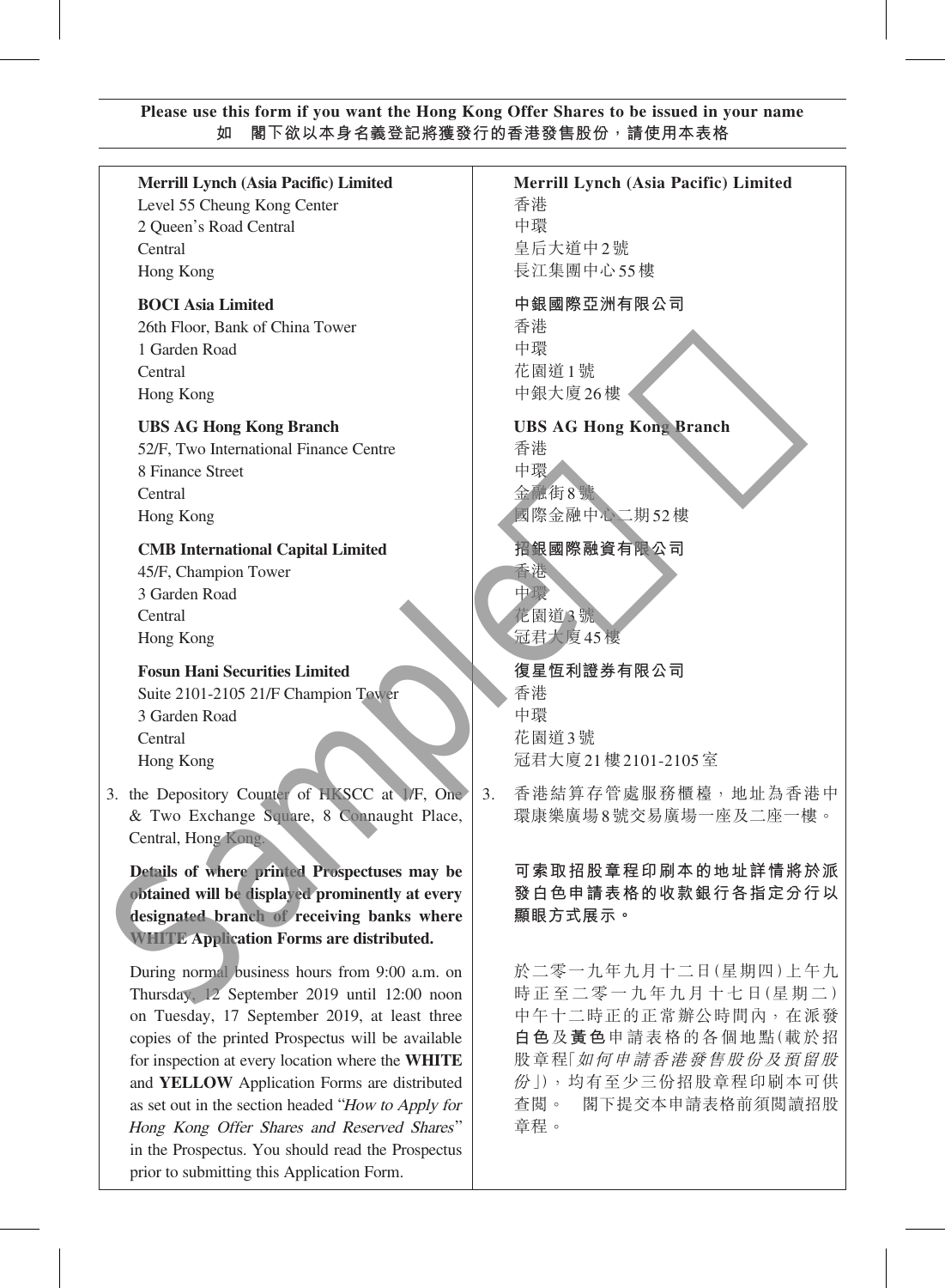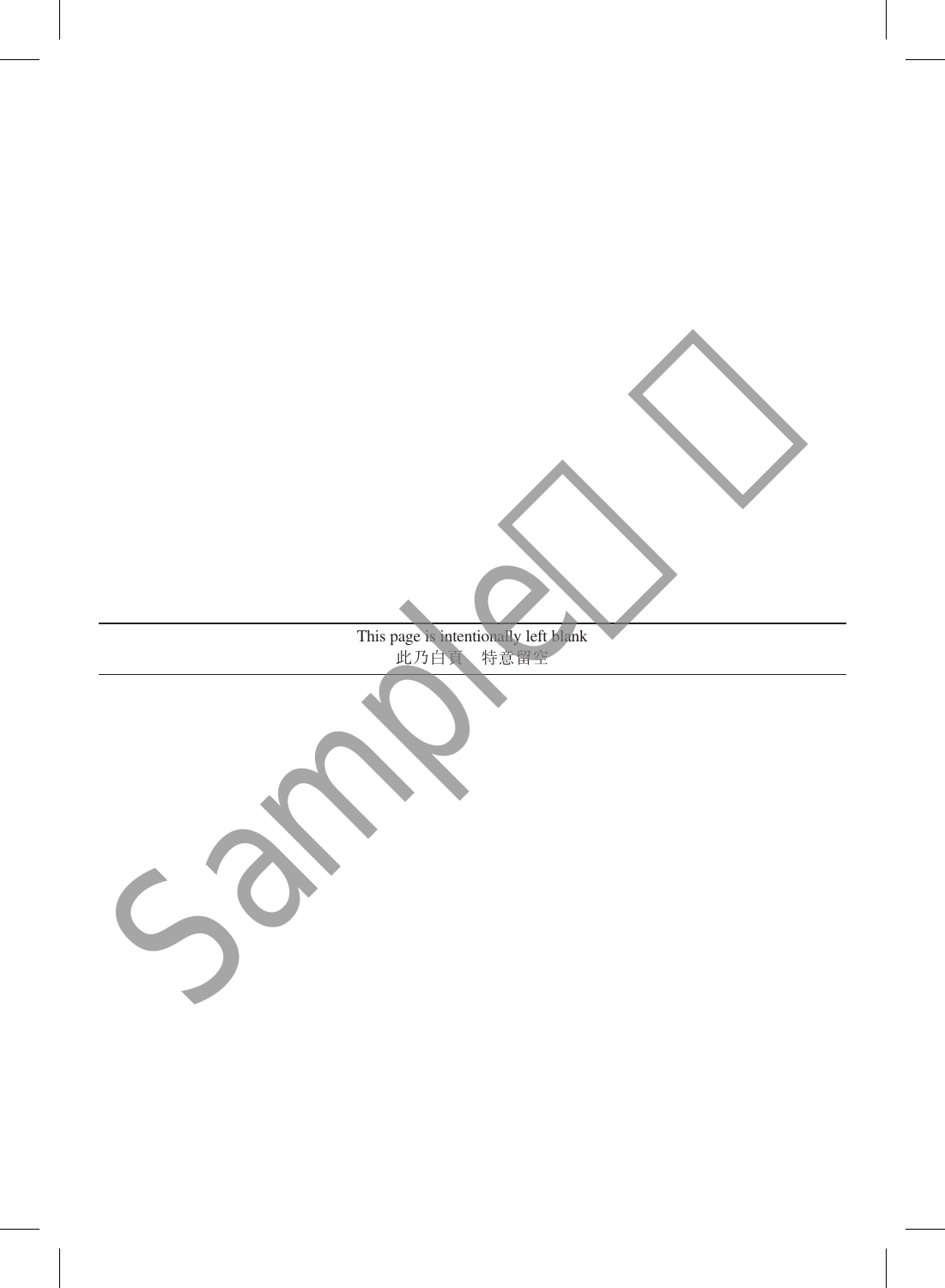### **Please use this form if you want the Hong Kong Offer Shares to be issued in your name**

### **How to make your application**

1. Use the table below to calculate how much you must pay. Your application must be for a minimum of 100 Hong Kong Offer Shares and in one of the numbers set out in the table, or your application will be rejected.

| No. of Hong Kong<br>No. of Hong Kong<br>No. of Hong Kong<br>No. of Hong Kong<br>Amount payable<br>Amount payable<br>Amount payable<br><b>Amount payable</b><br><b>Offer Shares</b><br><b>Offer Shares</b><br>on application<br><b>Offer Shares</b><br>on application<br>on application<br><b>Offer Shares</b><br>on application<br>applied for<br><b>HK\$</b><br><b>HK\$</b><br>applied for<br><b>HK\$</b><br>HK\$<br>applied for<br>applied for<br>100<br>4,086,771.54<br>5,838.25<br>3,500<br>204,338.58<br>70,000<br>2,000,000<br>116,764,901.20<br>200<br>11,676.49<br>4,000<br>233,529.80<br>80,000<br>4,670,596.05<br>2,500,000<br>145,956,126.50<br>300<br>17,514.74<br>4,500<br>262,721.03<br>90,000<br>5,254,420.55<br>3,000,000<br>175, 147, 351.80<br>291,912.25<br>400<br>23,352.98<br>5,000<br>100,000<br>5,838,245.06<br>3,234,800 <sup>(1)</sup><br>188, 855, 551. 20<br>500<br>29,191.23<br>6,000<br>350,294.70<br>200,000<br>11,676,490.12<br>600<br>35,029.47<br>7,000<br>408,677.15<br>300,000<br>17,514,735.18<br>700<br>40,867.71<br>8,000<br>467,059.60<br>23,352,980.24<br>400,000<br>800<br>46,705.96<br>9,000<br>525,442.06<br>29, 191, 225. 30<br>500,000<br>900<br>52,544.20<br>10,000<br>583,824.51<br>600,000<br>35,029,470.36<br>1,000<br>58,382.45<br>20,000<br>1,167,649.01<br>40,867,715.42<br>700,000<br>1,500<br>30,000<br>1,751,473.52<br>87,573.68<br>800,000<br>46,705,960.48<br>2,000<br>116,764.90<br>40,000<br>2,335,298.02<br>900,000<br>52, 544, 205. 54<br>Maximum number of Hong<br>2,500<br>2,919,122.53<br>58,382,450.60<br>145,956.13<br>50,000<br>1,000,000<br>Kong Offer Shares you may<br>1,500,000<br>3,000<br>175, 147. 35<br>60,000<br>3,502,947.04<br>87,573,675.90<br>apply for. | NUMBER OF HONG KONG OFFER SHARES THAT MAY BE APPLIED FOR AND PAYMENTS |  |  |  |  |  |  |
|------------------------------------------------------------------------------------------------------------------------------------------------------------------------------------------------------------------------------------------------------------------------------------------------------------------------------------------------------------------------------------------------------------------------------------------------------------------------------------------------------------------------------------------------------------------------------------------------------------------------------------------------------------------------------------------------------------------------------------------------------------------------------------------------------------------------------------------------------------------------------------------------------------------------------------------------------------------------------------------------------------------------------------------------------------------------------------------------------------------------------------------------------------------------------------------------------------------------------------------------------------------------------------------------------------------------------------------------------------------------------------------------------------------------------------------------------------------------------------------------------------------------------------------------------------------------------------------------------------------------------------------------------------------------------------------------------------------------------------------|-----------------------------------------------------------------------|--|--|--|--|--|--|
|                                                                                                                                                                                                                                                                                                                                                                                                                                                                                                                                                                                                                                                                                                                                                                                                                                                                                                                                                                                                                                                                                                                                                                                                                                                                                                                                                                                                                                                                                                                                                                                                                                                                                                                                          |                                                                       |  |  |  |  |  |  |
|                                                                                                                                                                                                                                                                                                                                                                                                                                                                                                                                                                                                                                                                                                                                                                                                                                                                                                                                                                                                                                                                                                                                                                                                                                                                                                                                                                                                                                                                                                                                                                                                                                                                                                                                          |                                                                       |  |  |  |  |  |  |
|                                                                                                                                                                                                                                                                                                                                                                                                                                                                                                                                                                                                                                                                                                                                                                                                                                                                                                                                                                                                                                                                                                                                                                                                                                                                                                                                                                                                                                                                                                                                                                                                                                                                                                                                          |                                                                       |  |  |  |  |  |  |
|                                                                                                                                                                                                                                                                                                                                                                                                                                                                                                                                                                                                                                                                                                                                                                                                                                                                                                                                                                                                                                                                                                                                                                                                                                                                                                                                                                                                                                                                                                                                                                                                                                                                                                                                          |                                                                       |  |  |  |  |  |  |
|                                                                                                                                                                                                                                                                                                                                                                                                                                                                                                                                                                                                                                                                                                                                                                                                                                                                                                                                                                                                                                                                                                                                                                                                                                                                                                                                                                                                                                                                                                                                                                                                                                                                                                                                          |                                                                       |  |  |  |  |  |  |
|                                                                                                                                                                                                                                                                                                                                                                                                                                                                                                                                                                                                                                                                                                                                                                                                                                                                                                                                                                                                                                                                                                                                                                                                                                                                                                                                                                                                                                                                                                                                                                                                                                                                                                                                          |                                                                       |  |  |  |  |  |  |
|                                                                                                                                                                                                                                                                                                                                                                                                                                                                                                                                                                                                                                                                                                                                                                                                                                                                                                                                                                                                                                                                                                                                                                                                                                                                                                                                                                                                                                                                                                                                                                                                                                                                                                                                          |                                                                       |  |  |  |  |  |  |
|                                                                                                                                                                                                                                                                                                                                                                                                                                                                                                                                                                                                                                                                                                                                                                                                                                                                                                                                                                                                                                                                                                                                                                                                                                                                                                                                                                                                                                                                                                                                                                                                                                                                                                                                          |                                                                       |  |  |  |  |  |  |
|                                                                                                                                                                                                                                                                                                                                                                                                                                                                                                                                                                                                                                                                                                                                                                                                                                                                                                                                                                                                                                                                                                                                                                                                                                                                                                                                                                                                                                                                                                                                                                                                                                                                                                                                          |                                                                       |  |  |  |  |  |  |
|                                                                                                                                                                                                                                                                                                                                                                                                                                                                                                                                                                                                                                                                                                                                                                                                                                                                                                                                                                                                                                                                                                                                                                                                                                                                                                                                                                                                                                                                                                                                                                                                                                                                                                                                          |                                                                       |  |  |  |  |  |  |
|                                                                                                                                                                                                                                                                                                                                                                                                                                                                                                                                                                                                                                                                                                                                                                                                                                                                                                                                                                                                                                                                                                                                                                                                                                                                                                                                                                                                                                                                                                                                                                                                                                                                                                                                          |                                                                       |  |  |  |  |  |  |
|                                                                                                                                                                                                                                                                                                                                                                                                                                                                                                                                                                                                                                                                                                                                                                                                                                                                                                                                                                                                                                                                                                                                                                                                                                                                                                                                                                                                                                                                                                                                                                                                                                                                                                                                          |                                                                       |  |  |  |  |  |  |
|                                                                                                                                                                                                                                                                                                                                                                                                                                                                                                                                                                                                                                                                                                                                                                                                                                                                                                                                                                                                                                                                                                                                                                                                                                                                                                                                                                                                                                                                                                                                                                                                                                                                                                                                          |                                                                       |  |  |  |  |  |  |
|                                                                                                                                                                                                                                                                                                                                                                                                                                                                                                                                                                                                                                                                                                                                                                                                                                                                                                                                                                                                                                                                                                                                                                                                                                                                                                                                                                                                                                                                                                                                                                                                                                                                                                                                          |                                                                       |  |  |  |  |  |  |
|                                                                                                                                                                                                                                                                                                                                                                                                                                                                                                                                                                                                                                                                                                                                                                                                                                                                                                                                                                                                                                                                                                                                                                                                                                                                                                                                                                                                                                                                                                                                                                                                                                                                                                                                          |                                                                       |  |  |  |  |  |  |
|                                                                                                                                                                                                                                                                                                                                                                                                                                                                                                                                                                                                                                                                                                                                                                                                                                                                                                                                                                                                                                                                                                                                                                                                                                                                                                                                                                                                                                                                                                                                                                                                                                                                                                                                          |                                                                       |  |  |  |  |  |  |
|                                                                                                                                                                                                                                                                                                                                                                                                                                                                                                                                                                                                                                                                                                                                                                                                                                                                                                                                                                                                                                                                                                                                                                                                                                                                                                                                                                                                                                                                                                                                                                                                                                                                                                                                          |                                                                       |  |  |  |  |  |  |

- 2. Complete the form in English in BLOCK letters and sign it. Only written signatures will be accepted (and not by way of personal chop).
- 3. Staple your cheque or banker's cashier order to the form. Each application for the Hong Kong Offer Shares must be accompanied by either one separate cheque or one separate banker's cashier order. Your application will be rejected if your cheque or banker's cashier order does not meet all the following requirements:

|           | 2,000              | 116,764.90                                          | 40,000 | 2,335,298.02 | 900,000   | 52,544,205.54                     |                                                                                                              |
|-----------|--------------------|-----------------------------------------------------|--------|--------------|-----------|-----------------------------------|--------------------------------------------------------------------------------------------------------------|
|           | 2,500              | 145,956.13                                          | 50,000 | 2,919,122.53 | 1,000,000 | 58,382,450.60                     | Maximum number of Hong<br>Kong Offer Shares you may                                                          |
|           | 3,000              | 175, 147. 35                                        | 60,000 | 3,502,947.04 | 1,500,000 | 87,573,675.90                     | apply for.                                                                                                   |
|           |                    |                                                     |        |              |           |                                   |                                                                                                              |
| 2.        |                    |                                                     |        |              |           |                                   | Complete the form in English in BLOCK letters and sign it. Only written signatures will be accepted (and not |
|           |                    | by way of personal chop).                           |        |              |           |                                   |                                                                                                              |
|           |                    |                                                     |        |              |           |                                   |                                                                                                              |
| 3.        |                    |                                                     |        |              |           |                                   | Staple your cheque or banker's cashier order to the form. Each application for the Hong Kong Offer Shares    |
|           |                    |                                                     |        |              |           |                                   | must be accompanied by either one separate cheque or one separate banker's cashier order. Your application   |
|           |                    |                                                     |        |              |           |                                   | will be rejected if your cheque or banker's cashier order does not meet all the following requirements:      |
|           |                    |                                                     |        |              |           |                                   |                                                                                                              |
|           | The cheque must:   |                                                     |        |              |           | Banker's cashier order must:      |                                                                                                              |
| $\bullet$ |                    | be in Hong Kong dollars;                            |        |              |           |                                   |                                                                                                              |
| $\bullet$ | not be post-dated; |                                                     |        |              |           |                                   |                                                                                                              |
|           |                    |                                                     |        |              |           |                                   | be made payable to "BANK OF CHINA (HONG KONG) NOMINEES LIMITED - HENLIUS                                     |
|           |                    | <b>BIOTECH PUBLIC OFFER ";</b>                      |        |              |           |                                   |                                                                                                              |
|           |                    | be crossed "Account Payee Only";                    |        |              |           |                                   |                                                                                                              |
| $\bullet$ |                    | be drawn on your Hong Kong dollar bank              |        |              |           |                                   | be issued by a licensed bank in Hong Kong, and                                                               |
|           |                    | account in Hong Kong; and                           |        |              |           |                                   | have your name certified on the back by a person                                                             |
|           |                    | show your account name, which must either be        |        |              |           |                                   | authorised by the bank. The name on the banker's                                                             |
|           |                    | pre-printed on the cheque, or be endorsed on the    |        |              |           |                                   | cashier order must correspond with your name.                                                                |
|           |                    | back by a person authorised by the bank. This       |        |              |           |                                   | If it is a joint application, the name on the back                                                           |
|           |                    | account name must correspond with your name.        |        |              |           |                                   | of the banker's cashier order must be the same as                                                            |
|           |                    | If it is a joint application, the account name must |        |              |           | the first-named applicant's name. |                                                                                                              |
|           |                    | be the same as the first-named applicant's name.    |        |              |           |                                   |                                                                                                              |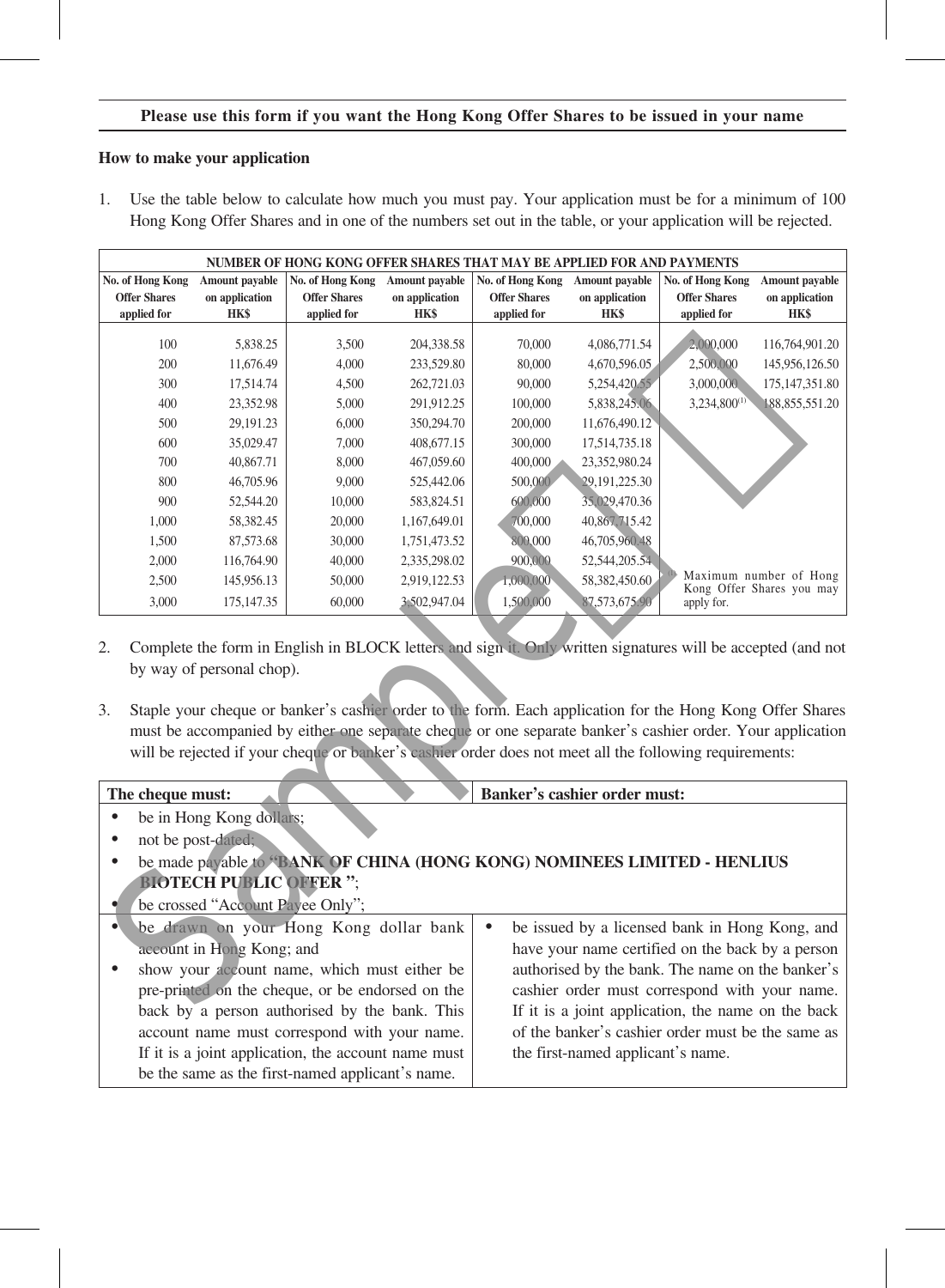### **Please use this form if you want the Hong Kong Offer Shares to be issued in your name**

4. Tear off the Application Form, fold it once and lodge your completed Application Form (with cheque or banker's cashier order attached) to one of the collection boxes at any of the following branches of Bank of China (Hong Kong) Limited and CMB Wing Lung Bank Limited:

|    | <b>District</b>                                                                                                                                                                                                                                                                                                                                                                                                              | <b>Branch Name</b>                                  | <b>Address</b>                                                                     |  |  |  |  |
|----|------------------------------------------------------------------------------------------------------------------------------------------------------------------------------------------------------------------------------------------------------------------------------------------------------------------------------------------------------------------------------------------------------------------------------|-----------------------------------------------------|------------------------------------------------------------------------------------|--|--|--|--|
|    | <b>Hong Kong Island</b>                                                                                                                                                                                                                                                                                                                                                                                                      |                                                     | Des Voeux Road West Branch 111-119 Des Voeux Road West, Hong Kong                  |  |  |  |  |
|    |                                                                                                                                                                                                                                                                                                                                                                                                                              | Chai Wan Branch                                     | Block B, Walton Estate, 341-343 Chai Wan Road,<br>Chai Wan, Hong Kong              |  |  |  |  |
|    | <b>Kowloon</b>                                                                                                                                                                                                                                                                                                                                                                                                               | <b>Telford Plaza Branch</b>                         | Shop Unit P2-P7, Telford Plaza, No.33 Wai Yip<br>Street, Kowloon Bay, Kowloon      |  |  |  |  |
|    |                                                                                                                                                                                                                                                                                                                                                                                                                              | <b>Olympian City Branch</b>                         | Shop 133, 1/F, Olympian City 2, 18 Hoi Ting Road,<br>Kowloon                       |  |  |  |  |
|    | <b>New Territories</b>                                                                                                                                                                                                                                                                                                                                                                                                       | <b>Metro City Branch</b>                            | Shop 209, Level 2, Metro City Phase 1, Tseung<br><b>Kwan O, New Territories</b>    |  |  |  |  |
|    |                                                                                                                                                                                                                                                                                                                                                                                                                              | Ma On Shan Plaza Branch                             | Shop 2103, Level 2, Ma On Shan Plaza, Sai Sha<br>Road, Ma On Shan, New Territories |  |  |  |  |
|    | <b>CMB Wing Lung Bank Limited</b>                                                                                                                                                                                                                                                                                                                                                                                            |                                                     |                                                                                    |  |  |  |  |
|    | <b>District</b>                                                                                                                                                                                                                                                                                                                                                                                                              | <b>Branch Name</b>                                  | <b>Address</b>                                                                     |  |  |  |  |
|    | <b>Hong Kong Island</b>                                                                                                                                                                                                                                                                                                                                                                                                      | <b>Head Office</b>                                  | <b>5 Des Voeux Road Central</b>                                                    |  |  |  |  |
|    |                                                                                                                                                                                                                                                                                                                                                                                                                              | <b>Kennedy Town Branch</b>                          | <b>28 Catchick Street</b>                                                          |  |  |  |  |
|    | <b>Kowloon</b>                                                                                                                                                                                                                                                                                                                                                                                                               | <b>Mongkok Branch</b>                               | B/F CMB Wing Lung Bank Centre, 636 Nathan Road                                     |  |  |  |  |
|    |                                                                                                                                                                                                                                                                                                                                                                                                                              | Tsim Sha Tsui Branch                                | 4 Carnarvon Road                                                                   |  |  |  |  |
|    | <b>New Territories</b>                                                                                                                                                                                                                                                                                                                                                                                                       | Tsuen Wan Branch                                    | 251 Sha Tsui Road                                                                  |  |  |  |  |
| 5. |                                                                                                                                                                                                                                                                                                                                                                                                                              | Your Application Form can be lodged at these times: |                                                                                    |  |  |  |  |
|    | <b>Thursday, 12 September 2019</b> $-$ 9:00 a.m. to 5:00 p.m.<br>Friday, 13 September 2019 – $9:00$ a.m. to 5:00 p.m.<br>Monday, 16 September 2019 – 9:00 a.m. to 5:00 p.m.<br>Tuesday, 17 September 2019 $-$ 9:00 a.m. to 12:00 noon                                                                                                                                                                                        |                                                     |                                                                                    |  |  |  |  |
| 6. | The latest time for lodging your application is 12:00 noon on Tuesday, 17 September 2019. The application<br>lists will be opened between 11:45 a.m. to 12:00 noon on that day, subject only to the weather conditions, as<br>described in "D. Effect of Bad Weather on the Opening and Closing of the Application Lists" in the "How to<br>Apply for Hong Kong Offer Shares and Reserved Shares" section of the Prospectus. |                                                     |                                                                                    |  |  |  |  |
|    |                                                                                                                                                                                                                                                                                                                                                                                                                              |                                                     |                                                                                    |  |  |  |  |

### **Bank of China (Hong Kong) Limited**

**The applications for the Hong Kong Offer Shares will commence on Thursday, 12 September 2019 through Tuesday, 17 September 2019. The application monies (including the brokerage fees, SFC transaction levies and Stock Exchange trading fees) will be held by the receiving banks and on behalf of the Company after the closing of the application lists and the refund monies, if any, will be returned to the applicants without interest on or before Tuesday, 24 September 2019. Investors should be aware that the dealings in the H Shares on the Stock Exchange are expected to commence on Wednesday, 25 September 2019.**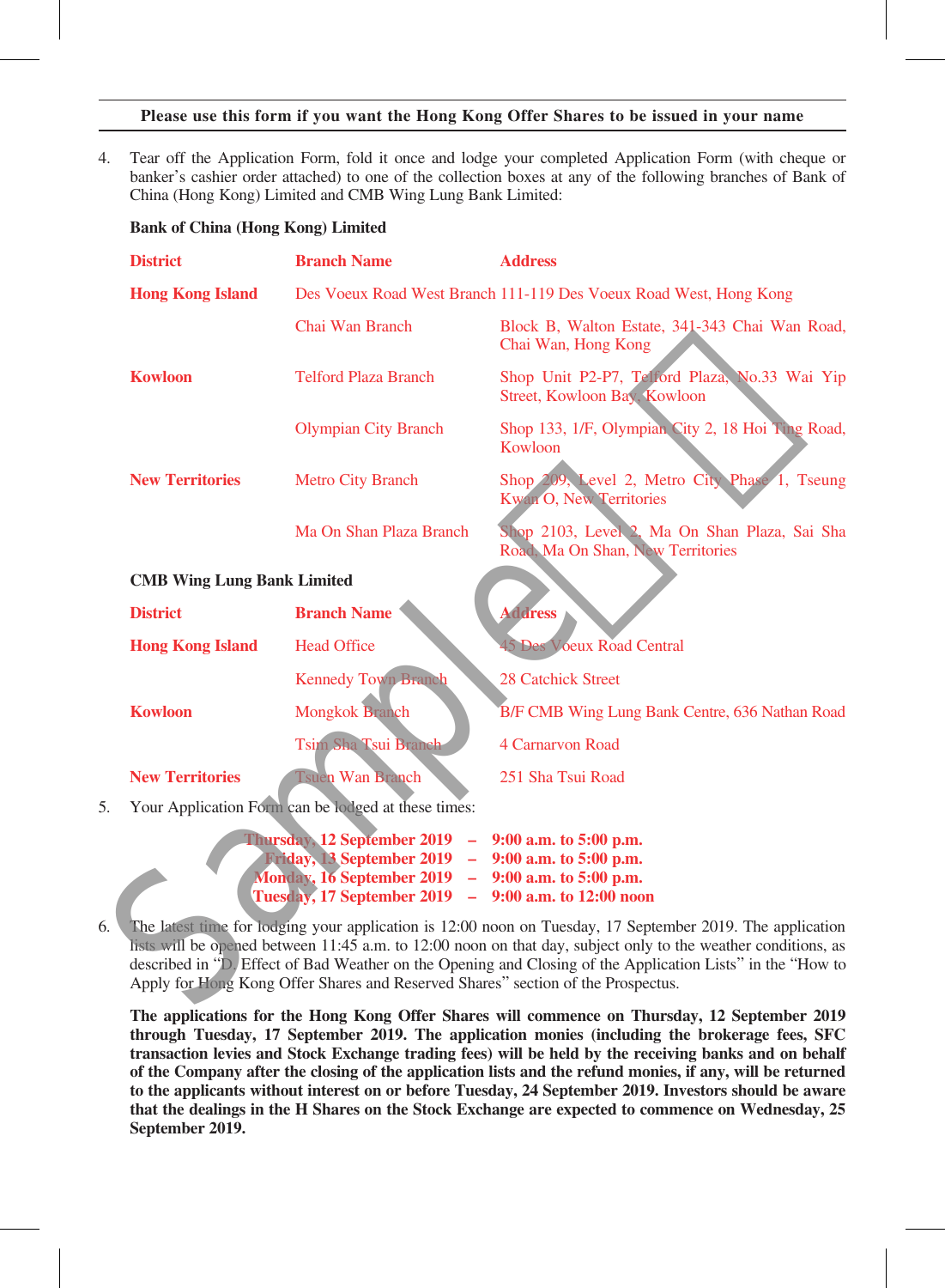### **如 閣下欲以本身名義登記將獲發行的香港發售股份,請使用本表格**

### **申請手續**

1. 使用下表計算 閣下應付的款項。 閣下申請認購的股數須至少為100股香港發售股份,並為下 表所列的其中一個數目,否則恕不受理。

|       | 可供申請認購的香港發售股份數目及應繳款項 |        |              |           |                  |                          |                   |
|-------|----------------------|--------|--------------|-----------|------------------|--------------------------|-------------------|
| 申請認購的 | 申請時                  | 申請認購的  | 申請時          | 申請認購的     | 申請時              | 申請認購的                    | 申請時               |
| 香港發售  | 應繳款項                 | 香港發售   | 應繳款項         | 香港發售      | 應繳款項             | 香港發售                     | 應繳款項              |
| 股份數目  | (港元)                 | 股份數目   | (港元)         | 股份數目      | (港元)             | 股份數目                     | (港元)              |
| 100   | 5,838.25             | 3,500  | 204,338.58   | 70,000    | 4,086,771.54     | 2,000,000                | 116,764,901.20    |
| 200   | 11,676.49            | 4,000  | 233,529.80   | 80,000    | 4,670,596.05     | 2,500,000                | 145,956,126.50    |
| 300   | 17,514.74            | 4,500  | 262,721.03   | 90,000    | 5,254,420.55     | 3,000,000                | 175, 147, 351.80  |
| 400   | 23,352.98            | 5,000  | 291,912.25   | 100,000   | 5,838,245.06     | 3,234,800 <sup>(1)</sup> | 188, 855, 551. 20 |
| 500   | 29,191.23            | 6,000  | 350,294.70   | 200,000   | 11,676,490.12    |                          |                   |
| 600   | 35,029.47            | 7,000  | 408,677.15   | 300,000   | 17,514,735.18    |                          |                   |
| 700   | 40,867.71            | 8,000  | 467,059.60   | 400,000   | 23,352,980.24    |                          |                   |
| 800   | 46,705.96            | 9,000  | 525,442.06   | 500,000   | 29, 191, 225. 30 |                          |                   |
| 900   | 52,544.20            | 10,000 | 583,824.51   | 600,000   | 35,029,470.36    |                          |                   |
| 1,000 | 58,382.45            | 20,000 | 1,167,649.01 | 700,000   | 40,867,715.42    |                          |                   |
| 1,500 | 87,573.68            | 30,000 | 1,751,473.52 | 800,000   | 46,705,960.48    |                          |                   |
| 2,000 | 116,764.90           | 40,000 | 2,335,298.02 | 900,000   | 52,544,205.54    |                          |                   |
| 2,500 | 145,956.13           | 50,000 | 2,919,122.53 | 1,000,000 | 58,382,450.60    | (1)                      | 閣下可申請認購的香港發售股     |
| 3,000 | 175, 147. 35         | 60,000 | 3,502,947.04 | 1,500,000 | 87,573,675.90    | 份最高數目。                   |                   |

|           | 1,500 | 87,573.68     | 30,000              | 1,751,473.52 | 800,000                                 | 46,705,960.48  |                                           |
|-----------|-------|---------------|---------------------|--------------|-----------------------------------------|----------------|-------------------------------------------|
|           | 2,000 | 116,764.90    | 40,000              | 2,335,298.02 | 900,000                                 | 52,544,205.54  |                                           |
|           | 2,500 | 145,956.13    | 50,000              | 2,919,122.53 | 1,000,000                               | 58,382,450.60  | 閣下可申請認購的香港發售股                             |
|           | 3,000 | 175, 147. 35  | 60,000              | 3,502,947.04 | 1,500,000                               | 87,573,675.90  | 份最高數目。                                    |
|           |       |               |                     |              |                                         |                |                                           |
| 2.        |       |               |                     |              | 以英文正楷填妥及簽署申請表格。只接納親筆簽名(不得以個人印章代替)。      |                |                                           |
|           |       |               |                     |              |                                         |                |                                           |
| 3.        |       |               |                     |              |                                         |                | 閣下須將支票或銀行本票釘於表格上。每份香港發售股份申請須附一張獨立開出支票或一張獨 |
|           |       |               |                     |              |                                         |                | 立開出銀行本票。支票或銀行本票必須符合以下所有規定,否則有關的認購申請不獲接納:  |
|           |       |               |                     |              |                                         |                |                                           |
|           | 支票必須: |               |                     |              | 銀行本票必須:                                 |                |                                           |
|           | 為港元;  |               |                     |              |                                         |                |                                           |
| $\bullet$ | 不得為期票 |               |                     |              |                                         |                |                                           |
|           |       |               |                     |              | 註明抬頭人為「中國銀行(香港)代理人有限公司 — 復宏漢霖生物技術公開發售」; |                |                                           |
|           |       |               | 劃線註明「只准入抬頭人賬戶」;     |              |                                         |                |                                           |
| $\bullet$ | 從     |               | - 閣下在香港的港元銀行賬戶中開出;及 |              | $\bullet$                               |                | 須由香港持牌銀行開出,並由有關銀行授權                       |
|           | 顯示    |               | 閣下的賬戶名稱,而該賬戶名稱必須    |              |                                         | 的人士在銀行本票背面簽署核證 | 閣下姓名                                      |
|           |       |               | 已預印在支票上,或由有關銀行授權的人士 |              |                                         |                | /名稱。銀行本票所示姓名/名稱須與<br>閣                    |
|           |       | 在支票背書。賬戶名稱必須與 |                     | 閣下姓名/        |                                         |                | 下姓名/名稱相同。如屬聯名申請,銀行本                       |
|           |       |               | 名稱相同。如屬聯名申請,賬戶名稱必須與 |              |                                         |                | 票背面所示姓名/名稱必須與排名首位申請                       |
|           |       |               | 排名首位申請人的姓名/名稱相同。    |              |                                         | 人的姓名/名稱相同。     |                                           |
|           |       |               |                     |              |                                         |                |                                           |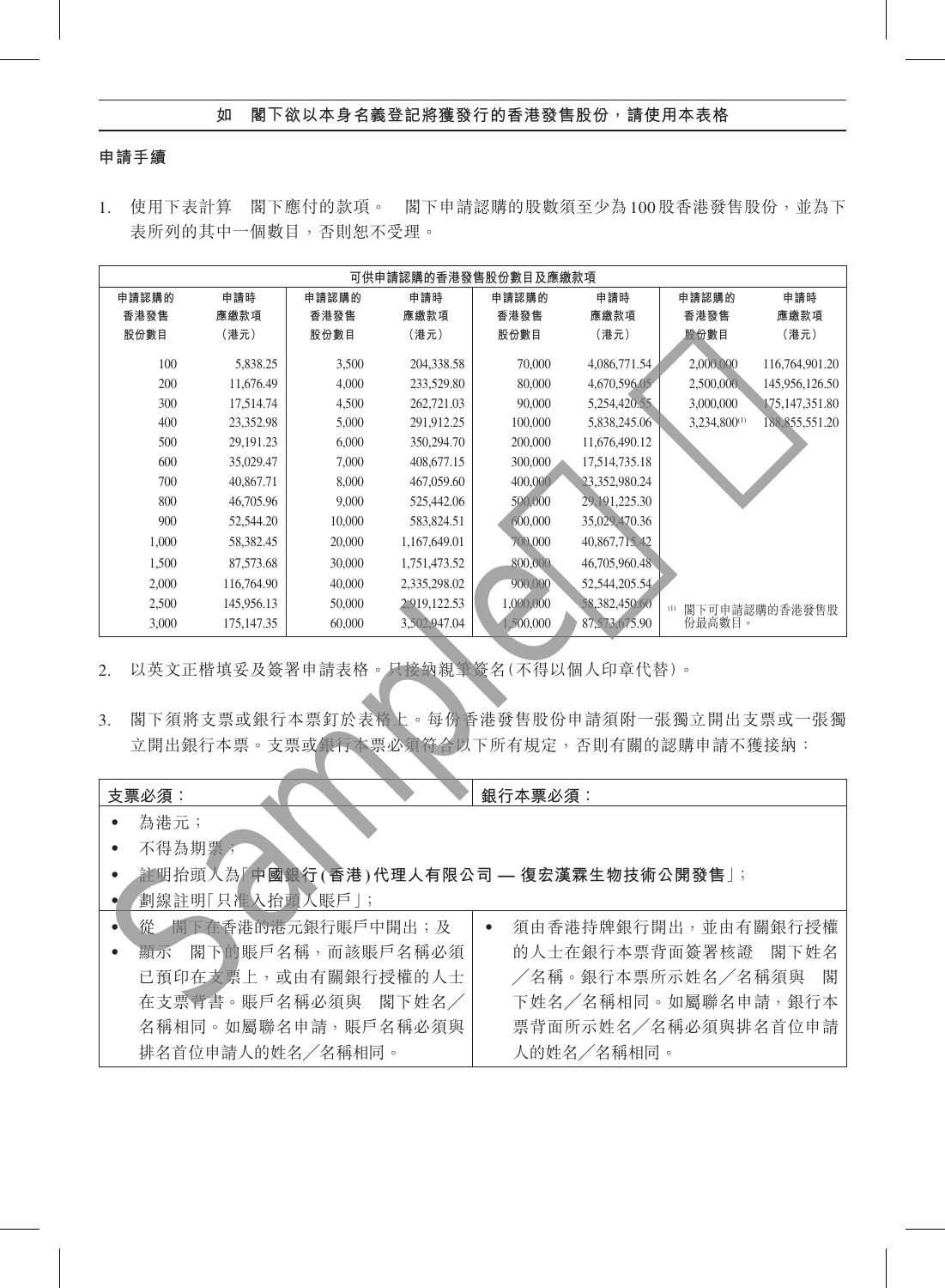### **如 閣下欲以本身名義登記將獲發行的香港發售股份,請使用本表格**

4. 請撕下申請表格,對摺一次,然後將填妥的申請表格(連同支票或銀行本票)投入中國銀行(香 港)有限公司及招商永隆銀行有限公司的下列任何一家分行特設的收集箱:

**中國銀行(香港)有限公司**

| 地區  | 分行名稱    | 地址                    |
|-----|---------|-----------------------|
| 香港島 | 德輔道西分行  | 香港德輔道西 111-119號       |
|     | 柴灣分行    | 香港柴灣道341-343號宏德居B座    |
| 九龍  | 德福廣場分行  | 九龍灣偉業街33號德福廣場 P2-P7號舖 |
|     | 奧海城分行   | 九龍海庭道18號奧海城二期一樓133號   |
| 新界  | 新都城分行   | 新界將軍澳新都城一期二樓209號      |
|     | 馬鞍山廣場分行 | 新界馬鞍山西沙路馬鞍山廣場L2層2103號 |

|    | ノし月巳           | 応1間  貝   勿 刀 1 ] |                                                                                                                                        |
|----|----------------|------------------|----------------------------------------------------------------------------------------------------------------------------------------|
|    |                | 奧海城分行            | 九龍海庭道18號奧海城二期一樓133號                                                                                                                    |
|    | 新界             | 新都城分行            | 新界將軍澳新都城一期二樓209號                                                                                                                       |
|    |                | 馬鞍山廣場分行          | 新界馬鞍山西沙路馬鞍山廣場 L2 層 2103號                                                                                                               |
|    | 招商永隆銀行有限公司     |                  |                                                                                                                                        |
|    | 地區             | 分行名稱             | 地址                                                                                                                                     |
|    | 香港島            | 總行               | 德輔道中45號                                                                                                                                |
|    |                | 堅尼地城分行           | 吉席街28號                                                                                                                                 |
|    | 九龍             | 旺角分行             | 麻敦道636號招商永隆銀行中心地庫                                                                                                                      |
|    |                | 尖沙咀分行            | 加拿分道4號                                                                                                                                 |
|    | 新界             | 荃灣分行             | 沙咀道 251號                                                                                                                               |
| 5. | 閣下可於下列時間遞交申請表格 |                  |                                                                                                                                        |
|    |                |                  | 二零一九年九月十二日《星期四》一》上午九時正至下午五時正                                                                                                           |
|    |                |                  | 二零一九年九月十三日(星期五) - 上午九時正至下午五時正                                                                                                          |
|    |                |                  | ━九年九月十六日(星期一) ─ 上午九時正至下午五時正<br>零一九年九月十七日(星期二) - 上午九時正至中午十二時正                                                                           |
| 6. |                |                  | 截止遞交申請的時間為二零一九年九月十七日(星期二)中午十二時正。本公司將於當日上午<br>十一時四十五分至中午十二時正期間登記認購申請,唯一會影響此時間的變化因素為當日的天<br>氣情況(詳見招股章程「如何申請香港發售股份及預留股份」一節「D.惡劣天氣對開始及截止辦理 |
|    | 申請登記的影響」)。     |                  | 禾 洪 淼 每 趴 囚 击 诖 收 佘 白 一 泰 一 五 左 五 日 丄 一 口 / 日 期 皿 \ 扣 古 云 一 泰 一 五 左 五 日 丄 レ ロ / 日 邯                                                    |
|    |                |                  |                                                                                                                                        |

|  |  |  | 二零一九年 <mark>九月十二日《星期四》 /</mark> 上午九時正至下午五時正 |
|--|--|--|---------------------------------------------|
|  |  |  | 二零一九年九月十三日(星期五) - 上午九時正至下午五時正               |
|  |  |  | 二零一九年九月十六日(星期一) - 上午九時正至下午五時正               |
|  |  |  |                                             |

**香港發售股份申請將會自二零一九年九月十二日(星期四)起直至二零一九年九月十七日(星期 二)止。申請款項(包括經紀佣金、證監會交易徵費及聯交所交易費)將由收款銀行於截止辨理申 請登記後代表本公司持有,且退款金額(如有)將於二零一九年九月二十四日(星期二)或之前不 計利息退還予申請人。投資者務請注意,預期H股將於二零一九年九月二十五日(星期三)於聯 交所開始買賣。**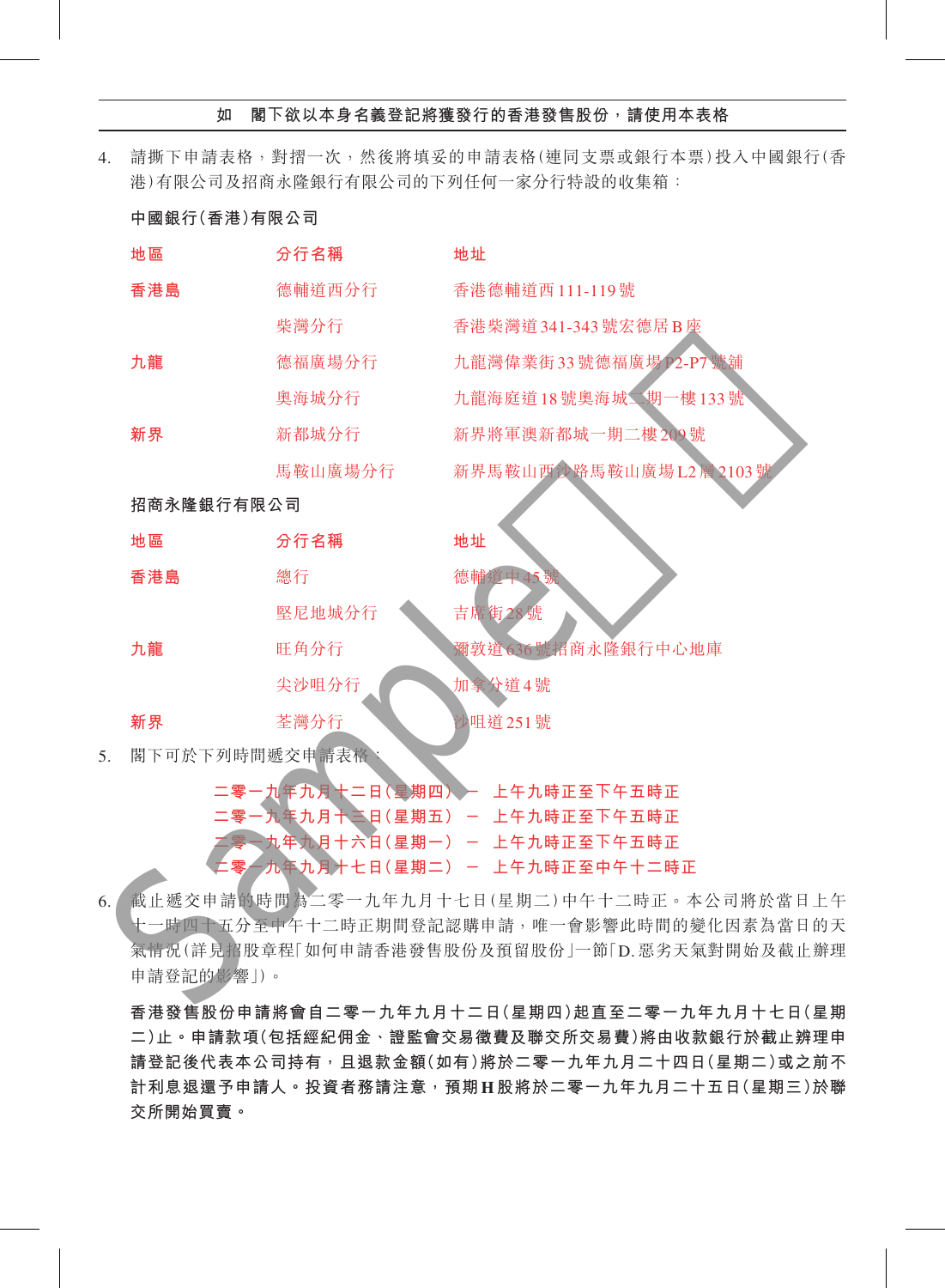

# **Shanghai Henlius Biotech, Inc. 上海復宏漢霖生物技術股份有限公司**

(A joint stock company incorporated in the People's Republic of China with limited liability)

### **GLOBAL OFFERING**

#### **Conditions of your application**

#### **A. Who can apply**

- 1. You and any person(s) for whose benefit you are applying must be 18 years of age or older and must have a Hong Kong address.
- 2. If you are a firm, the application must be in the individual members' names.
- 3. The number of joint applicants may not exceed 4.
- 4. If you are a body corporate, the application must be signed by a duly authorised officer, who must state his representative capacity, and stamped with your corporation's chop.
- 5. You must be outside the United States, not be a United States Person (within the meaning of Regulation S) or a person described in paragraph (h)(3) of Rule 902 of Regulation S and not be a legal or natural person of the PRC (except qualified domestic institutional investors).
- 6. Unless permitted by the Listing Rules and guidance letters issued by the Stock Exchange, or any relevant waivers that have been granted by the Stock Exchange, you cannot apply for any Hong Kong Offer Shares if you are:
	- an existing beneficial owner of shares in the Company and/or any of its subsidiaries;
	- a director or chief executive officer of the Company and/or any of its subsidiaries;
	- an associate of any of the above;
	- a connected person of the Company or will become a connected person of the Company immediately upon completion of the Global Offering; or
	- have been allocated or have applied for or indicated an interest in any Offer Shares under the International Offering (except in respect of Reserved Shares applied for pursuant to the Preferential Offering).

#### **B. If you are a nominee**

You, as a nominee, may make more than one application for the Hong Kong Offer Shares by: (i) giving electronic instructions to HKSCC via Central Clearing and Settlement System ("CCASS") (if you are a CCASS Participant); or (ii) using a **WHITE** or **YELLOW** Application Form, and lodge more than one application in your own name on behalf of different beneficial owners.

#### **C. Effect of completing and submitting this Application Form**

By completing and submitting this Application Form, you (and if you are joint applicants, each of you jointly and severally) for yourself or as an agent or a nominee on behalf of each person for whom you act:

- **undertake** to execute all relevant documents and instruct and authorise the Company and/or the Joint Representatives (or their agents or nominees), as agents of the Company, to execute any documents for you and to do on your behalf all things necessary to register any Hong Kong Offer Shares allocated to you in your name as required by the Articles of Association;
- agree to comply with the Companies Ordinance (Chapter 622 of the Laws of Hong Kong), the Companies (Winding Up and Miscellaneous Provisions) Ordinance (Chapter 32 of the Laws of Hong Kong) and the Articles of Association;
- **confirm** that you have read the terms and conditions and application procedures set out in the Prospectus and in this Application Form and agree to be bound by them;
- confirm that you have received and read the Prospectus and have only relied on the information and representations contained in the Prospectus in making your application and will not rely on any other information or representations except those in any supplement to the Prospectus;
- confirm that you are aware of the restrictions on the Global Offering in the Prospectus;
- agree that none of the Company, the Relevant Persons and the **White Form eIPO** Service Provider is or will be liable for any information and representations not in the Prospectus (and any supplement to it);
- **undertake** and **confirm** that you or the person(s) for whose benefit you have made the application have not applied for or taken up, or indicated an interest for, and will not apply for or take up, or indicate an interest for, any Offer Shares under the International Offering nor participated in the International Offering (except in respect of Reserved Shares

pursuant to the Preferential Offering);

- agree to disclose to the Company, the H Share Registrar, receiving banks and the Relevant Persons any personal data which they may require about you and the person(s) for whose benefit you have made the application;
- ‧ if the laws of any place outside Hong Kong apply to your application, **agree** and **warrant** that you have complied with all such laws and none of the Company nor the Relevant Persons will breach any law outside Hong Kong as a result of the acceptance of your offer to purchase, or any action arising from your rights and obligations under the terms and conditions contained in the Prospectus and this Application Form; E is you are a time the solution of the company of the solution of the company of the solution of the company of the solution of the company of the solution of the solution of the solution of the solution of the solution
	- **agree** that once your application has been accepted, you may not rescind it because of an innocent misrepresentation;
	- agree that your application will be governed by the laws of Hong Kong;
	- **represent**, **warrant** and **undertake** that (i) you understand that the Hong Kong Offer Shares have not been and will not be registered under the U.S. Securities Act; and (ii) you and any person for whose benefit you are applying for the Hong Kong Offer Shares are outside the United States (as defined in Regulation S) or are a person described in paragraph (h)(3) of Rule 902 of Regulation S;
	- **warrant** that the information you have provided is true and accurate;
	- agree to accept the Hong Kong Offer Shares applied for, or any lesser number allocated to you under the application;
	- **authorise** the Company to place your name(s) on the Company's register of members as the holder(s) of any Hong Kong Offer Shares allocated to you, and the Company and/or its agents to send any Share certificate(s) and/or any refund cheque(s) to you or the first-named applicant for joint application by ordinary post at your own risk to the address stated on the application, unless you have fulfilled the criteria set out in "Personal Collection" in the "How to Apply for Hong Kong Offer Shares and Reserved Shares" section in the Prospectus to collect the Share certificate(s) and/or refund cheque(s) in person;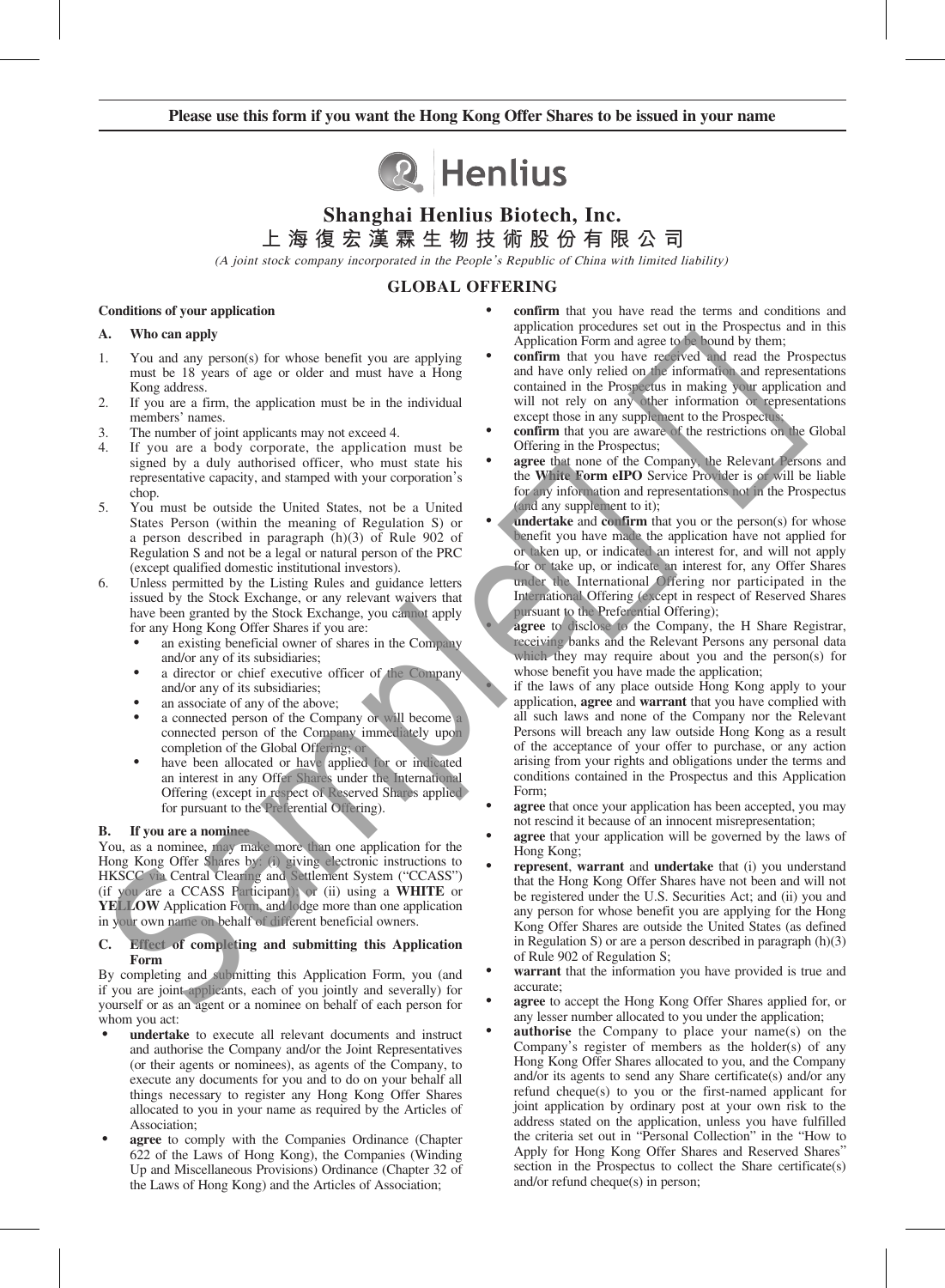### **Please use this form if you want the Hong Kong Offer Shares to be issued in your name**

- declare and **represent** that except for an application made in the capacity as a Qualifying Fosun International Shareholder or a Qualifying Fosun Pharma H Shareholders under the Preferential Offering, this is the only application made and the only application intended by you to be made to benefit you or the person for whose benefit you are applying;
- **understand** that the Company and the Joint Representatives will rely on your declarations and representations in deciding whether or not to make any allotment of any of the Hong Kong Offer Shares to you and that you may be prosecuted for making a false declaration;
- ‧ (if the application is made for your own benefit) **warrant** that no other application has been or will be made for your benefit on a **WHITE** or **YELLOW** Application Form or by giving electronic application instructions to HKSCC or to the **White Form eIPO** Service Provider by you or by any one as your agent or by any other person; and
- ‧ (if you are making the application as an agent for the benefit of another person) **warrant** that (i) no other application has been or will be made by you as agent for or for the benefit of that person or by that person or by any other person as agent for that person on a **WHITE** or **YELLOW** Application Form or by giving electronic application instructions to HKSCC and (ii) you have due authority to sign the Application Form or give electronic application instructions on behalf of that other person as its agent.

#### **D. Power of attorney**

If your application is made through an authorised attorney, the Company and the Joint Representatives may accept or reject your application at their discretion, and on any conditions they think fit, including evidence of the attorney's authority.

#### **Determination of Offer Price and Allocation of Hong Kong Offer Shares**

The Offer Price is expected to be fixed on or around Tuesday, 17 September 2019. Applicants are required to pay the maximum Offer Price of HK\$57.80 for each Hong Kong Offer Share together with 1% brokerage, 0.0027% SFC transaction levy and 0.005% Stock Exchange trading fee. If the Offer Price is not agreed among the Company and the Joint Representatives (for themselves and on behalf of the Underwriters) on or before Tuesday, 24 September 2019, the Global Offering will not proceed.

Applications for Hong Kong Offer Shares will not be processed and no allotment of any Hong Kong Offer Shares will be made until the application lists close.

The Company expects to announce the final Offer Price, the indication of the level of interest in the International Offering, the level of applications under the Hong Kong Public Offering and the Preferential Offering and the basis of allocation of the Hong Kong Offer Shares and the Reserved Shares on Tuesday, 24 September 2019 in South China Morning Post (in English) and Hong Kong Economic Times (in Chinese), and on the website of the Stock Exchange at **www.hkexnews.hk** and the Company's website at **www.henlius.com**. Results of allocations and the Hong Kong Identity Card/passport/Hong Kong business registration numbers of successful applicants under the Hong Kong Public Offering and Preferential Offering (where applicable) will be available on the above websites. What form for the spherical is not all one of the spherical monet including the claim of the spherical is not all the spherical information of the spherical is not all the spherical information of the spherical is not all

#### **If your application for Hong Kong Offer Shares is successful (in whole or in part)**

If you apply for 1,000,000 or more Hong Kong Offer Shares, you may collect refund cheque(s) and/or Share certificate(s) in person from Computershare Hong Kong Investor Services Limited at Shops 1712-1716, 17th Floor, Hopewell Centre, 183 Queen's Road East, Wanchai, Hong Kong, from 9:00 a.m. to 1:00 p.m. on Tuesday, 24 September 2019 or such other date as notified by us in the newspapers.

If you are an individual who is eligible for personal collection, you must not authorise any other person to collect for you. If you are a corporate applicant which is eligible for personal collection, your authorised representative must bear a letter of authorisation from your corporation stamped with your corporation's chop. Both individuals and authorised representatives must produce,

at the time of collection, evidence of identity acceptable to Computershare Hong Kong Investor Services Limited.

If you do not collect your refund cheque(s) and/or Share certificate(s) personally within the time period specified for collection, they will be dispatched promptly to the address as specified on this Application Form by ordinary post at your own risk.

If you apply for less than 1,000,000 Hong Kong Offer Shares, your refund cheque(s) and/or Share certificate(s) will be sent to the address on the relevant Application Form on or before Tuesday, 24 September 2019, by ordinary post and at your own risk.

#### **Refund of your money**

If you do not receive any Hong Kong Offer Shares or if your application is accepted only in part, the Company will refund to you your application monies (including the related 1% brokerage, 0.0027% SFC transaction levy and 0.005% Stock Exchange trading fee) without interest. If the Offer Price is less than the maximum Offer Price, the Company will refund to you the surplus application monies (including the related 1% brokerage, 0.0027% SFC transaction levy and 0.005% Stock Exchange trading fee) without interest.

The refund procedures are stated in the "H. Despatch/Collection of Share Certificates/e-Refund Payment Institutions/Refund Cheque" in the "How to Apply for Hong Kong Offer Shares and Reserved Shares" section of the Prospectus.

#### **Application by HKSCC Nominees Limited ("HKSCC Nominees")**

Where this Application Form is signed by HKSCC Nominees on behalf of persons who have given electronic application instructions to apply for the Hong Kong Offer Shares, the provisions of this Application Form which are inconsistent with those set out in the Prospectus shall not apply and provisions in the Prospectus shall prevail.

Without limiting the generality of this paragraph, the following sections of this Application Form are inapplicable where this form is signed by HKSCC Nominees:

- ‧ "Applicants' declaration" on the first page;
- "Warning" on the first page;
- "If you are a nominee";
- All representations and warranties under the "Effect of completing and submitting this Application Form" section, except the first one regarding registration of Hong Kong Offer Shares in the applicant's name and the signing of documents to enable the applicant to be registered as the holder of the Hong Kong Offer Shares;
- ‧ "If your application for Hong Kong Offer Shares is successful (in whole or in part)"; and
- "Refund of your money"

The following sections in the "How to Apply for Hong Kong Offer Shares and Reserved Shares" section of the Prospectus are inapplicable where this form is signed by HKSCC Nominees:

- ‧ "8. How many applications can you make"; and
- ‧ "F. Circumstances in which You Will Not be Allocated Offer Shares".

#### **Effect of the Information You Give to Computershare Hong Kong Investor Services Limited**

Computershare Hong Kong Investor Services Limited and its related bodies' corporate, directors, officers, employees and agents ("**Representatives**") expressly disclaim and exclude to the maximum extent permitted by law any liability for any loss or damage suffered or incurred by the applicant or any other person or entity however caused relating in any way to, or connected with, any information provided by or on behalf of the applicant on or in connection with this document or any services provided hereunder, or any other written or oral communication provided by or on behalf of the applicant in connection with this document or any services provided hereunder. This includes, without limitation, any errors or omissions in such information however caused, or the Representatives or any other person or entity placing any reliance on such information or any documentation, image, recording or reproduction of such information, or its accuracy, completeness, currency or reliability.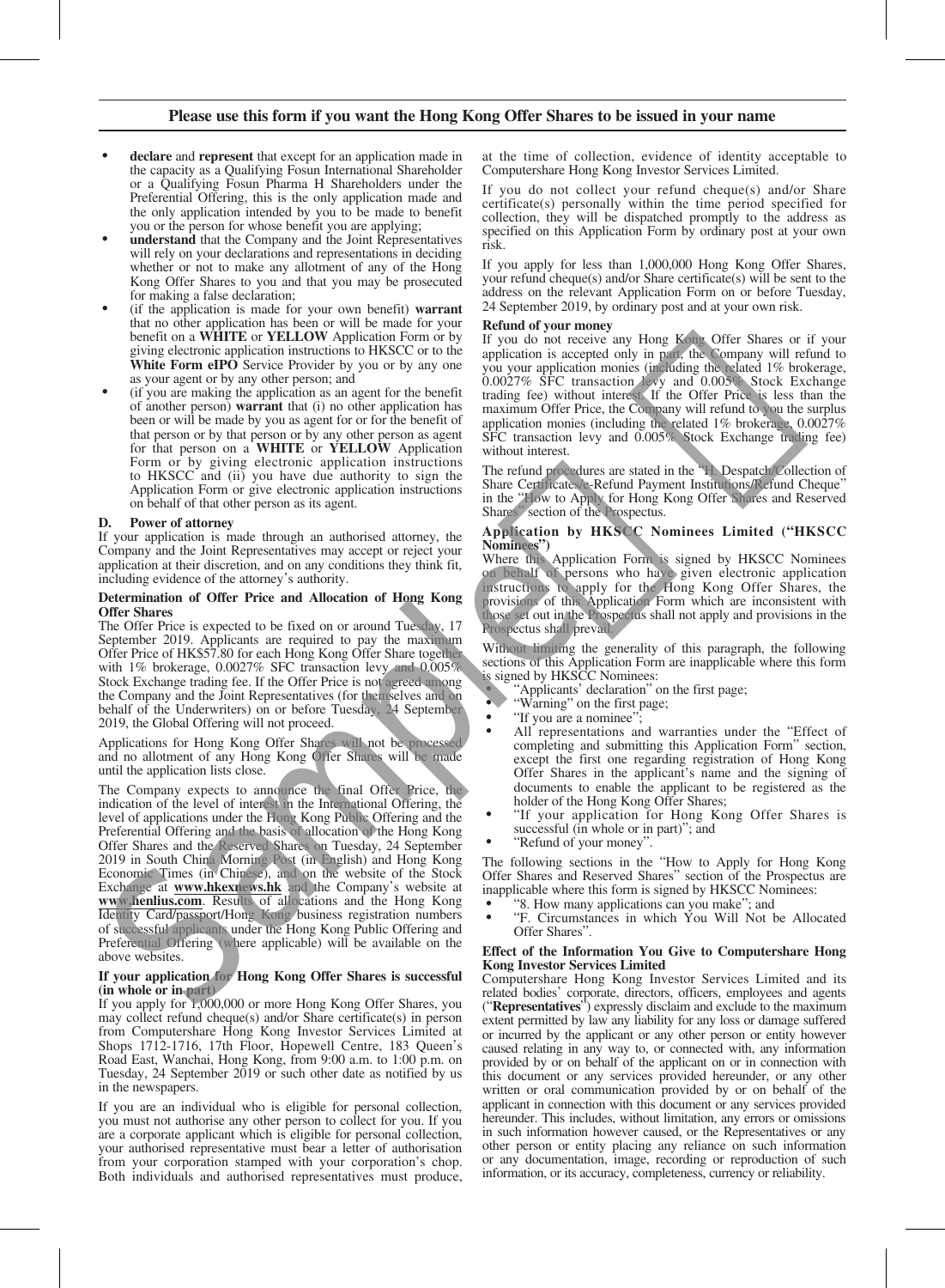

# **Shanghai Henlius Biotech, Inc. 上海復宏漢霖生物技術股份有限公司**

(於中華人民共和國註冊成立的股份有限公司)

### **全球發售**

#### **申請條件**

- **甲、可提出申請的人士**
- 1. 閣下及 閣下為其利益提出申請的人士必須年滿18 歲並有香港地址。
- 2. 如 閣下為商號,申請須以個別成員名義提出。
- 3. 聯名申請人不得超過四名。
- 4. 如 閣下為法人團體,申請須經獲正式授權人員簽 署,並註明其所屬代表身份及蓋上公司印鑑。
- 5. 閣下必須身處美國境外,並非美籍人士(定義見S 規例)或屬S規例第902條第(h)(3)段所述的人士, 亦非中國法人或自然人(惟合資格境內機構投資者 除外)。
- 6. 除上市規則及聯交所發出的指引信或聯交所已授予 的任何相關豁免批准外,下列人士概不得申請認購 任何香港發售股份:
	- ‧ 本公司及╱或其任何子公司股份的現有實益擁 有人;
	- ‧ 本公司及╱或其任何子公司的董事或行政總 裁;
	- ‧ 上述任何人士的聯繫人;
	- 本公司關連人士或緊隨全球發售完成後成為本 公司關連人士的人士;或
	- 已獲分配或已申請或表示有意申請國際發售的 任何發售股份(根據優先發售申請預留股份除 外)。

### **乙、如 閣下為代名人**

閣下作為代名人可提交超過一份香港發售股份申請,方 法是:(i)透過中央結算及交收系統(「中央結算系統」)向 香港結算發出電子認購指示(如 閣下為中央結算系統 參與者);或(ii)使用**白色**或**黃色**申請表格,以自身名義 代表不同的實益擁有人提交超過一份申請。

#### **丙、填交本申請表格的效用**

閣下填妥並遞交本申請表格,即表示 閣下(如屬聯名 申請人,即各人共同及個別)代表 閣下本身,或作 為 閣下代其行事的每位人士的代理或代名人:

- ‧ **承諾**簽立所有相關文件,並指示及授權本公司及╱ 或聯席代表(或彼等的代理或代名人)(作為本公司 代理),為按照章程細則的規定將 閣下獲分配的 任何香港發售股份以 閣下名義登記而代表 閣下 簽立任何文件;
- ‧ **同意**遵守香港法例第622章公司條例、香港法例第 32章公司(清盤及雜項條文)條例及章程細則;
- ‧ **確認** 閣下已細閱招股章程及本申請表格所載的條 款及條件以及申請程序,並同意受其約束;
- ‧ **確認** 閣下已接獲及細閱招股章程,提出申請時也 僅依據招股章程載列的資料及陳述,而除招股章程 任何補充文件外,不會依賴任何其他資料或陳述;
- ‧ **確認** 閣下知悉招股章程內有關全球發售的限制;
- ‧ **同意**本公司、有關人士及**白表eIPO**服務供應商現 時及日後均毋須對並非載於招股章程(及其任何補 充文件)的任何資料及陳述負責;
- ‧ **承諾**及**確認** 閣下或 閣下為其利益提出申請的人 士並無申請或接納或表示有意認購(亦不會申請或 接納或表示有意認購)國際發售的任何發售股份, 也沒有參與國際發售(惟根據優先發售申請預留股 份除外);

‧ **同意**在本公司、H股證券登記處、收款銀行及有 關人士提出要求時,向彼等披露其所要求提供有 關 閣下及 閣下為其利益提出申請的人士的個人 資料;

若香港境外任何地方的法例適用於 閣下的申請, 則**同意**及**保證** 閣下已遵守所有有關法例,且本公 司及有關人士概不會因接納 閣下的購買要約, 或 閣下在招股章程及本申請表格所載的條款及條 件項下的權利及責任所引致的任何行動,而違反香 港境外的任何法例; Sample樣版

- ‧ **同意** 閣下的申請一經接納,即不得因無意的失實 陳述而撤銷;
- ‧ **同意** 閣下的申請受香港法例規管;
- ‧ **聲明**、**保證**及**承諾**:(i) 閣下明白香港發售股份 不曾亦不會根據美國證券法登記;及(ii) 閣下 及 閣下為其利益申請香港發售股份的人士均身處 美國境外(定義見S規例),或屬S規例第902條第 (h)(3)段所述的人士;
- ‧ **保證** 閣下提供的資料真實及準確;
- ‧ **同意**接納所申請數目或根據申請分配予 閣下但數 目較少的香港發售股份;
- ‧ **授權**本公司將 閣下的姓名╱名稱列入本公司股東 名冊,作為 閣下獲分配的任何香港發售股份的持 有人,並授權本公司及╱或其代理以普通郵遞方式 按申請所示地址向 閣下或聯名申請的首名申請人 發送任何股票及╱或退款支票,郵誤風險由 閣下 承擔,除非 閣下已符合招股章程「如何申請香港 發售股份及預留股份」一節「親身領取」一段的條件 親身領取股票及/或退款支票;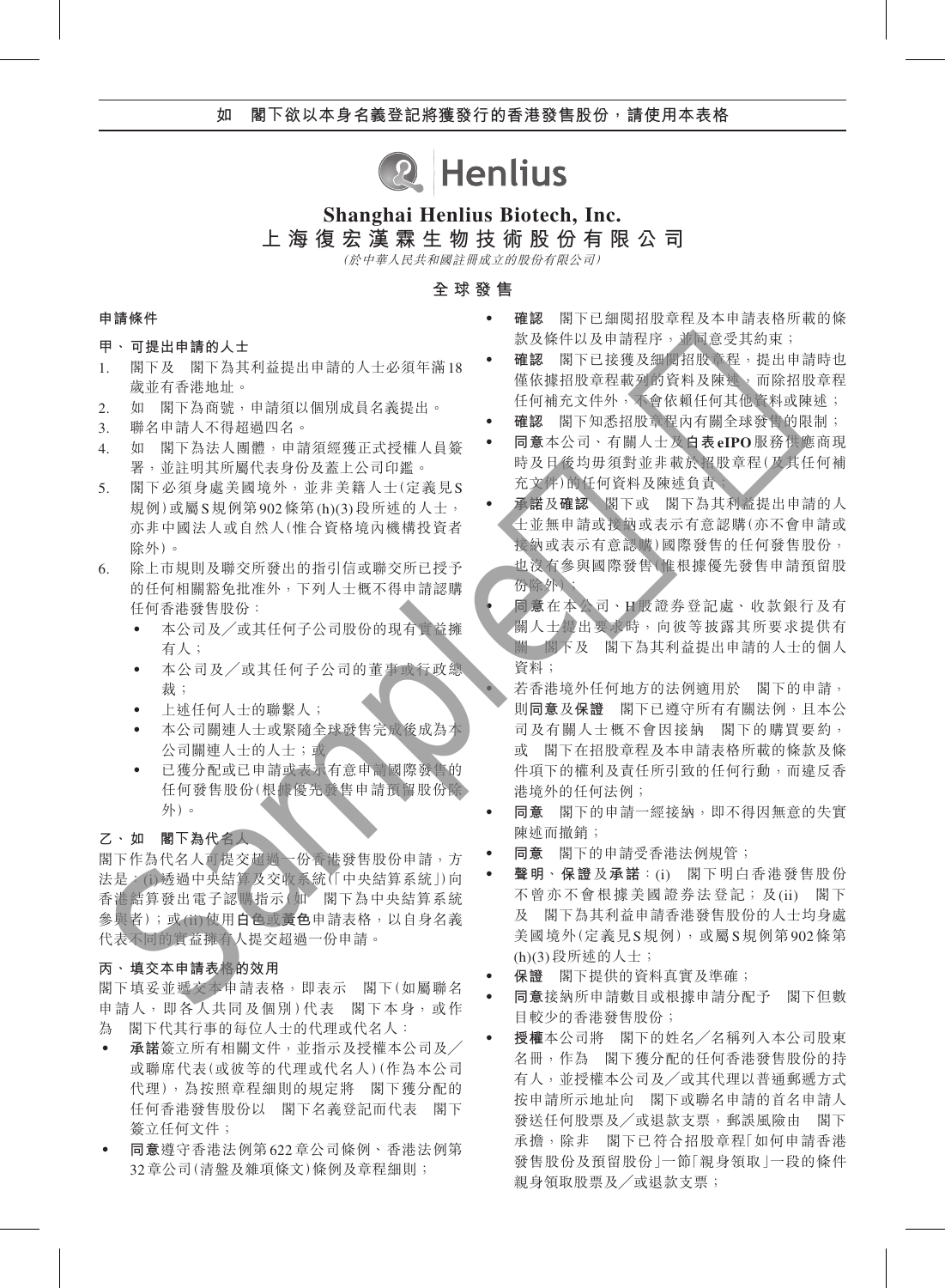### **如 閣下欲以本身名義登記將獲發行的香港發售股份,請使用本表格**

- ‧ **聲明**及**表示**除以合資格復星國際股東或合資格復星 醫藥H股股東身份根據優先發售所提交的申請外, 此乃 閣下為本身或 閣下為其利益提出申請的人 士提出及擬提出的唯一申請;
- ‧ **明白**本公司及聯席代表將依據 閣下的聲明及陳述 而決定是否向 閣下分配任何香港發售股份, 閣 下如作出虛假聲明,可能會被檢控;
- ‧ (如本申請為 閣下本身的利益提出)**保證** 閣下 或作為 閣下代理的任何人士或任何其他人士不曾 亦不會為 閣下的利益以**白色**或**黃色**申請表格或向 香港結算或向**白表eIPO**服務供應商發出電子認購 指示而提出其他申請;及
- ‧ (如 閣下作為代理為另一人士的利益提出申請) **保證**(i) 閣下(作為代理或為該人士利益)或該人 士或任何其他作為該人士代理的人士不曾亦不會以 **白色**或**黃色**申請表格或向香港結算發出電子認購指 示而提出其他申請;及(ii) 閣下獲正式授權作為 該人士的代理代為簽署本申請表格或發出電子認購 指示。

### **丁、授權書**

如 閣下透過授權人士提出申請,本公司及聯席代表可 按其認為合適的條件(包括出示獲授權證明)酌情接納或 拒絕 閣下的申請。

#### **釐定發售價及香港發售股份的分配**

預期發售價於二零一九年九月十七日(星期二)或前後釐 定。申請人須繳付每股香港發售股份57.80港元的最高 發售價,另加1%經紀佣金、0.0027%證監會交易徵費 及0.005%聯交所交易費。倘若本公司、售股股東與聯 席代表(為其自身及代表包銷商)並無於二零一九年九月 二十四日(星期二)或之前協定發售價,全球發售將不會 進行。

截止登記認購申請前,概不處理香港發售股份的申請或 配發任何香港發售股份。

本公司預期於二零一九年九月二十四日(星期二)在《南 華早報》(英文)、《香港經濟日報》(中文)、聯交所網站 (**www.hkexnews.hk**)及本公司網站(**www.henlius.com**) 公佈最終發售價、國際發售踴躍程度、香港公開發售及 優先發售認購申請數目以及香港發售股份及預留股份 分配基準。香港公開發售及優先發售項下分配結果以及 獲接納申請人的香港身份證/護照/香港商業登記號碼 (如適用)亦同於上述網站公佈。 "(如此的知识和的。"这是,我们利用的。",除了你的人物,就是我们的,我们的是我们的,我们的人的,我们的是,我们的人的,我们就是我们的,我们的人的,我们就是我们的,我们的人的,我们就是我们的,我们就是我们的,我们的人的,我们就是我们的,我们就是我们的,我们就是我们的,我们就是我们的,我们就是我们的,我们就是我们的,我们就是我们的,我们就是我们的,我们就是我们的,我们就是我们的,我们就是我们的,我们就是我们的,我们就是我们的,我们就是我们

### **如 閣下成功申請認購香港發售股份(全部或部分)**

如 閣下申請認購1,000,000 股或以上香港發售股 份, 閣下可於二零一九年九月二十四日(星期二)或吾 等於報章公佈的其他日期上午九時正至下午一時正於香 港中央證券登記有限公司(地址為香港灣仔皇后大道東 183號合和中心17樓1712-1716室)領取退款支票及╱ 或股票。

如 閣下為個人申請人並合資格親身領取, 閣下不得 授權任何其他人士代領。如 閣下為公司申請人並合資 格派人領取, 閣下的授權代表須攜同蓋上公司印鑑的 授權書領取。個人申請人及授權代表領取股票時均須出 示香港中央證券登記有限公司接納的身份證明文件。

如 閣下並無在指定領取時間內親身領取退款支票及 或股票,有關股票將會立刻寄往本申請表格所示地址, 郵誤風險由 閣下承擔。

如 閣下申請認購1,000,000 股以下香港發售股份, 閣 下的退款支票及╱或股票將於二零一九年九月二十四日 (星期二)或以前以普通郵遞方式寄往相關申請表格所示 地址,郵誤風險由 閣下承擔。

#### **退回款項**

若 閣下未獲分配任何香港發售股份或申請僅部分獲接 納,本公司將不計利息退回 閣下的申請股款(包括相 關的1%經紀佣金、0.0027%證監會交易徵費及0.005% 聯交所交易費)。如發售價低於最高發售價,本公司 將不計利息退回多收申請股款(包括相關的 1%經紀佣 金、0.0027%證監會交易徵費及0.005%聯交所交易 費)。

有關退款程序載於招股章程「如何申請香港發售股份及 預留股份 | 一節「H.發送/領取股票/電子退款指示/ 退款支票」一段。

### **香港中央結算(代理人)有限公司(「香港結算代理人」)提 出的申請**

如本申請表格由香港結算代理人代表發出電子認購指示 申請香港發售股份的人士簽署,本申請表格與招股章程 不符的條文將不適用,且以招股章程所述者為準。

在不限制此段一般應用的前提下,本申請表格的以下部 分在香港結算代理人作簽署人的情況下並不適用:

- 第一頁的「申請人聲明」;
- 第一頁的「警告」;
- ‧ 「如 閣下為代名人」;
- 「填交本申請表格的效用」一節項下的所有陳述及 保證,惟首項有關以申請人名義登記香港發售股份 及簽署使申請人登記成為香港發售股份持有人的文 件除外;
- ‧ 「如 閣下成功申請認購香港發售股份(全部或部 分)」;及
- ‧ 「退回款項」。

招股章程「如何申請香港發售股份及預留股份」一節的以 下部分在香港結算代理人作簽署人的情況下並不適用:

- ‧ 「8.閣下可提交的申請數目」;及
- ‧ 「F.閣下不獲配發發售股份的情況」。

**閣下提供給香港中央證券登記有限公司的資訊的有關影響** 香港中央證券登記有限公司和其有關連的法人團體、董 事、高級人員、僱員及代理人(「**代表**」)在法律所容許的 最大限度內明確卸棄及免除在任何方面與申請人或代表 申請人在此文件提供的或與此文件或在此文件下提供的 任何服務相關的任何資料,或任何申請人或代表申請人 提供與此文件或在此文件下提供的任何服務相關的任何 其它書面或口頭通訊,有關或相關由申請人或任何其他 人士或實體所遭受或招致不論如何造成的任何損失或損 害的任何法律責任。此包括,但不限於,該等資料中不 論如何造成的任何錯誤或遺漏,或代表或任何其他人士 或實體對該等資料或任何該等資料的文件記錄、影像、 記錄或複製品作出的任何依據,或其準確性、完整性、 合時性或可靠性。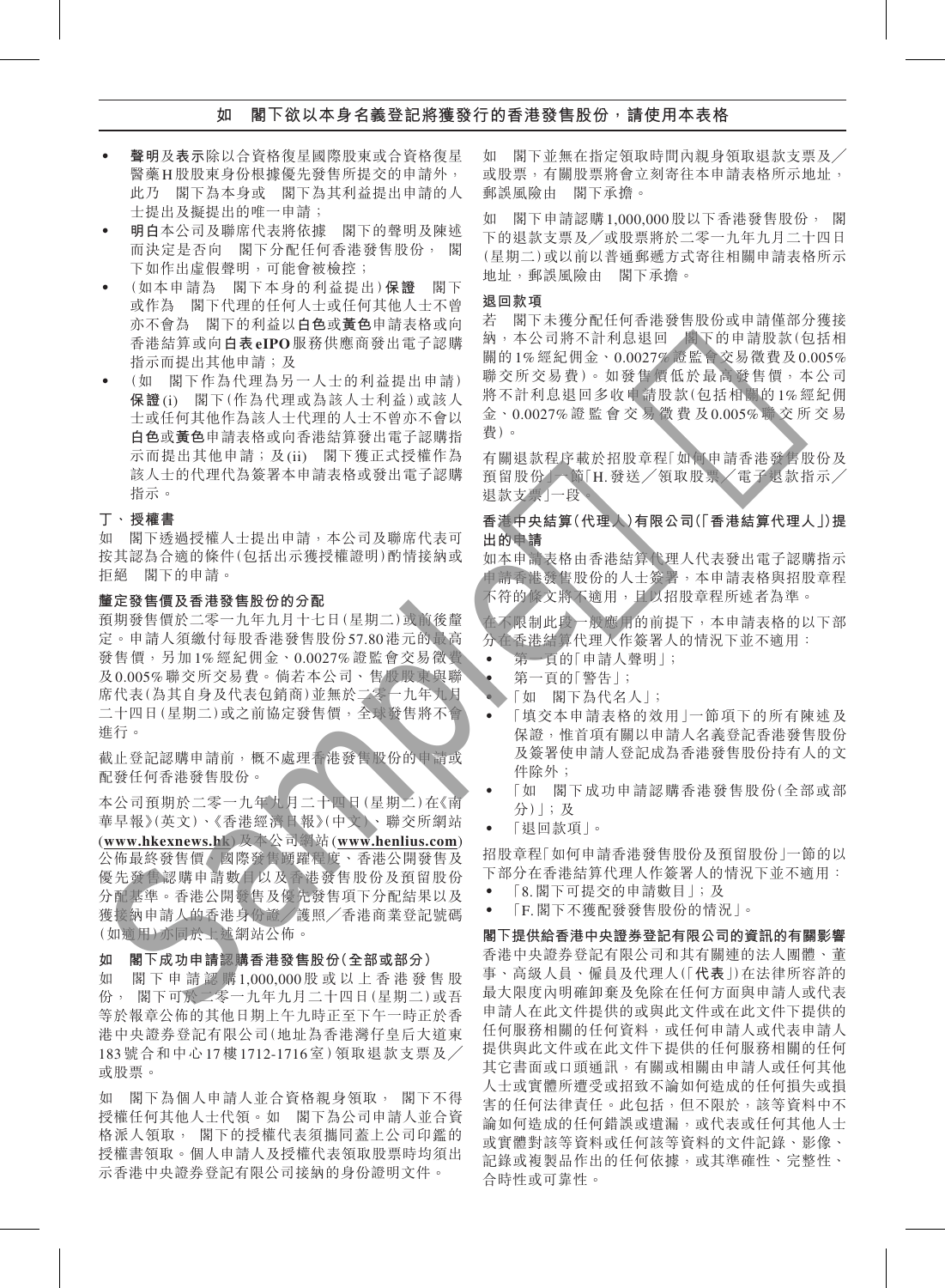### **Personal Data**

### **Personal Information Collection Statement**

This Personal Information Collection Statement informs the applicant for, and holder of, Hong Kong Offer Shares, of the policies and practices of the Company and its H Share Registrar in relation to personal data and the Personal Data (Privacy) Ordinance (Chapter 486 of the Laws of Hong Kong) (the "Ordinance").

### **1. Reasons for the collection of your personal data**

It is necessary for applicants and registered holders of securities to supply correct personal data to the Company or its agents and the H Share Registrar when applying for securities or transferring securities into or out of their names or in procuring the services of the H Share Registrar.

Failure to supply the requested data may result in your application for securities being rejected, or in delay or the inability of the Company or its H Share Registrar to effect transfers or otherwise render their services. It may also prevent or delay registration or transfers of the Hong Kong Offer Shares which you have successfully applied for and/or the dispatch of Share certificate(s) and/or refund cheque(s) to which you are entitled. Contents or the priori in the company of the company in the company in the company of securities or the company in the company in the company in the company in the company in the company in the company in the company in t

It is important that securities holders inform the Company and the H Share Registrar immediately of any inaccuracies in the personal data supplied.

### **2. Purposes**

The personal data of the securities holders may be used,held, processed, and/or stored (by whatever means) for the following purposes:

- processing your application and refund cheque, where applicable, verification of compliance with the terms and application procedures set out in this Application Form and the Prospectus and announcing results of allocation of the Hong Kong Offer Shares;
- compliance with applicable laws and regulations in Hong Kong and elsewhere;
- registering new issues or transfers into or out of the names of securities' holders including, where applicable, HKSCC Nominees;
- maintaining or updating the register of securities' holders of the Company;
- verifying securities holders' identities;
- establishing benefit entitlements of securities' holders of the Company, such as dividends, rights issues, bonus issues, etc.;
- distributing communications from the Company and its subsidiaries;
- ‧ compiling statistical information and securities' holder profiles;
- disclosing relevant information to facilitate claims on entitlements; and

any other incidental or associated purposes relating to the above and/or to enable the Company and the H Share Registrar to discharge their obligations to securities' holders and/or regulators and/or any other purposes to which the securities' holders may from time to time agree.

### **3. Transfer of personal data**

Personal data held by the Company and its H Share Registrar relating to the securities holders will be kept confidential but the Company and its H Share Registrar may, to the extent necessary for achieving any of the above purposes, disclose, obtain or transfer (whether within or outside Hong Kong) the personal data to, from or with any of the following:

- the Company's appointed agents such as financial advisers, receiving bankers and overseas principal share registrar;
- where applicants for securities request a deposit into CCASS, HKSCC or HKSCC Nominees, who will use the personal data for the purposes of operating CCASS;
- any agents, contractors or third-party service providers who offer administrative, telecommunications, computer, payment or other services to the Company

or the H Share Registrar in connection with their respective business operation;

- the Stock Exchange, the SFC and any other statutory regulatory or governmental bodies or otherwise as required by laws, rules or regulations; and
- any persons or institutions with which the securities' holders have or propose to have dealings, such as their bankers, solicitors, accountants or stockbrokers etc.

### **4. Retention of personal data**

The Company and its H Share Registrar will keep the personal data of the applicants and holders of securities for as long as necessary to fulfil the purposes for which the personal data were collected. Personal data which is no longer required will be destroyed or dealt with in accordance with the Ordinance.

### **5. Access to and correction of personal data**

Securities holders have the right to ascertain whether the Company or the H Share Registrar hold their personal data, to obtain a copy of that data, and to correct any data that is inaccurate. The Company and the H Share Registrar have the right to charge a reasonable fee for the processing of such requests.

All requests for access to data or correction of data should be addressed to us, at our registered address disclosed in the "Corporate Information" section of the Prospectus or as notified from time to time, for the attention of the company secretary, or our H Share Registrar for the attention of the privacy compliance officer.

**By signing an Application Form or by giving electronic application instructions to HKSCC, you agree to all of the above.**